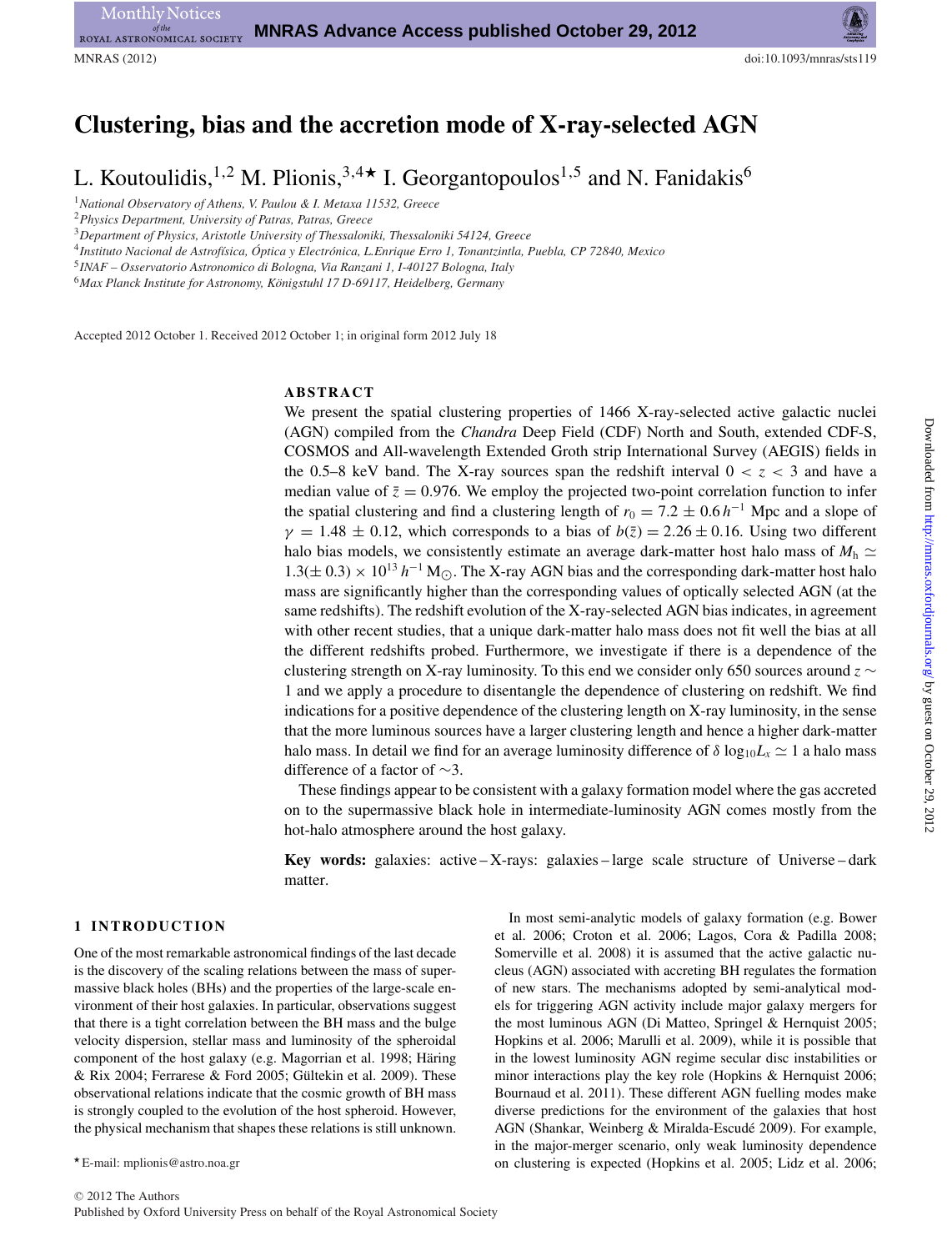Bonoli et al. 2009). Hence, observational studies of AGN clustering and its dependence on luminosity can place valuable constraints on the AGN fuelling modes and consequently on the AGN–galaxy co-evolution models.

The clustering of AGN has been studied with excellent statistics mainly in the optical and particularly in large area surveys, such as the 2QZ (Two-degree Field [2dF] QSO Redshift Survey; Croom et al. 2005; Porciani & Norberg 2006) and the SDSS (Sloan Digital Sky Survey; Li et al. 2006; Ross et al. 2009; Shen et al. 2009). These surveys found no evidence for a strong dependence of clustering on luminosity (e.g. Croom et al. 2005; Myers et al. 2006; da  $\hat{A}$ ngela et al. 2008) although Shen et al. (2009) detect an excess of clustering for their 10 per cent brightest quasars. However, optical QSO may represent only the tip of the iceberg of the AGN population. Very deep X-ray surveys find a surface density of about 10 000 deg−<sup>2</sup> (Xue et al. 2011), which is about two orders of magnitude higher than that found in optical QSO surveys (Wolf et al. 2003). Several studies have explored the angular clustering of AGN in X-ray wavelengths (Vikhlinin & Forman 1995; Akylas, Georgantopoulos & Plionis 2000; Yang et al. 2003; Basilakos et al. 2004, 2005; Gandhi et al. 2006; Puccetti et al. 2006; Carrera et al. 2007; Miyaji et al. 2007; Plionis et al. 2008; Ebrero et al. 2009; Bradshaw et al. 2011; Elyiv et al. 2012). These studies measure the projected angular clustering and then via Limber's equation (Peebles 1980) derive the corresponding spatial clustering length. However, in this method a priori knowledge of the redshift distribution d*N*/d*z* is needed, and thus the uncertainties may be appreciable.

Recently, several studies have attempted to measure the spatial correlation function of X-ray-selected AGN by employing spectroscopic redshifts to estimate their correct distances (Mullis et al. 2004; Gilli et al. 2005, 2009; Yang et al. 2006; Coil et al. 2009; Hickox et al. 2009; Cappelluti et al. 2010; Krumpe, Miyaji & Coil 2010; Allevato et al. 2011; Miyaji et al. 2011; Starikova et al. 2011). These studies show that X-ray are typically hosted in DM haloes with mass of the order of  $12.5 < log_{10}(M_h/[h^{-1} M_{\odot}]) < 13.5$ , at a redshift of *z* ∼ 1. On the issue of luminosity-dependent clustering the results are contentious. Yang et al. (2006) did not detect strong correlation between X-ray luminosity and the clustering amplitude for *Chandra* sources. Gilli et al. (2009) performed a similar investigation in the *XMM*–COSMOS field dividing the sample below and above  $L_x(0.5-10 \text{ keV}) = 10^{44} \text{ erg s}^{-1}$  and did not find any luminosity dependence. Similarly, Starikova et al. (2011), using 1282 *Chandra*/Bootes sources, did not find a significant dependence of clustering on luminosity.

On the other hand, Plionis et al. (2008) first reported strong indications for luminosity-dependent clustering of X-ray AGN in the CDF fields for both soft and hard bands in the sense that X-ray luminous AGN lie in more massive dark-matter (DM) haloes compared to the less luminous ones. Coil et al. (2009) using AGN in the redshift range  $z = 0.7$ –1.4 from the AEGIS field found weak evidence for luminosity-dependent clustering, but not at a statistically significant level. In addition, Krumpe et al. (2010) using low-redshift (*z* ∼ 0.25) AGN, selected from the *ROSAT* All-Sky Survey and cross-matched with the SDSS, found that  $L_x > 10^{44}$  erg s<sup>-1</sup> sources are clustered more strongly than lower luminosity sources. In another recent study, Cappelluti et al. (2010) using a sample of 199 *Swift*- BAT sources in the 15–55 keV band found marginally significant luminosity-dependent clustering.

In this paper we use a sample of 1466 sources selected in the 0.5–8 keV band from a variety of deep *Chandra* X-ray surveys to estimate the spatial correlation function and typical DM host halo mass of X-ray-selected AGN. Our aim is to investigate whether there is a luminosity dependence on clustering, and also to obtain insight into the BH fuelling mechanisms, using the largest X-ray-selected AGN sample used so far for this scope. The paper is organized as follows. In Section 2, we briefly discuss the X-ray surveys we consider in this paper and in Section 3, we describe the methodology of our clustering analysis. In Section 4, we present our findings for the AGN correlation function as estimated by the joint and individual X-ray samples. In Section 5, we calculate the bias of AGN and its redshift evolution, and estimate the average mass of the DM haloes hosting X-ray AGN. In Section 6, we investigate the dependence of the halo mass on X-ray luminosity and compare our findings with theoretical galaxy formation models for the evolution of accreting BHs. Finally, we present in Section 7 our conclusions. For comparison reasons with previous works we adopt, unless otherwise stated, a flat cosmology with a present-day matter density parameter  $\Omega_{\rm m} = 0.3$ , a cosmological constant  $\Omega_{\Lambda} = 0.7$  and the baryon density  $\Omega_b = 0.04$ . The Hubble constant is expressed in units of *h* as  $H_0 = 100 h$  km s<sup>−1</sup> Mpc<sup>-1</sup>.

# **2 AGN CATALOGUES**

We make use of X-ray data coming from the five deepest X-ray surveys, namely the *Chandra* Deep Field South and North (CDF-S and CDF-N), the AEGIS, the extended *Chandra* Deep Field South (ECDF-S) and the COSMOS. These cover a variety of exposures (from 4 Ms down to 40 ks) and surveyed area, and thus cover extensively the luminosity–redshift space. Moreover, these fields contain excellent quality spectroscopic observations and therefore good quality redshifts, which are essential in this project. Below we present briefly the main characteristics of the X-ray surveys used in this work.

# **2.1 Chandra deep field north**

The deep pencil-beam CDF-N survey covers an area of 448 arcmin<sup>2</sup>, is centred at  $\alpha = 12^{\text{h}}36^{\text{m}}49^{\text{s}}, \delta = +62^{\circ}12'58''$  and consists of 20 individual ACIS-I (Advanced CCD Imaging Spectrometer) pointings. The combined observations provide the deepest X-ray sample currently available together with the CDF-S. Here, we use the X-ray 2 Ms source catalogue of Alexander et al. (2003), with a sensitivity of  $\sim$ 10<sup>-17</sup> erg cm<sup>-2</sup> s<sup>-1</sup>, which consists of 503 sources in the 0.5–8 keV band. Spectroscopic redshifts were used for 243 X-ray sources in the redshift interval  $z = 0$ –3 from Trouille et al. (2008, and references therein).

# **2.2 Chandra deep field south**

The deep pencil-beam CDF-S survey covers an area of 436 arcmin<sup>2</sup> and the average aim point is  $\alpha = 0.3^{\text{h}}32^{\text{m}}28^{\text{s}}.8$  $\delta = -27^{\circ}48'23''$ (J2000). The analysis of all 23 observations is presented in Luo et al. (2008). We use the 2 Ms X-ray source catalogue of Luo et al. (2008), which consists of 462 X-ray sources. Spectroscopic redshifts were used for 219 X-ray sources in the redshift interval  $z = 0$ –3 from Luo et al. (2010).

# **2.3 AEGIS**

The ultra-deep field survey comprises pointings at eight separate positions, each with a nominal exposure of 200 ks, covering a total area of approximately 0.67 deg<sup>2</sup> centred at  $\alpha = 14^{\text{h}}17^{\text{m}}$ ,  $\delta =$  $+52°30'$  in a strip of length of 2°. The flux limit of the survey is  $S \sim 10^{-16}$  erg s<sup>-1</sup> cm<sup>-2</sup> in the full band. We use the X-ray source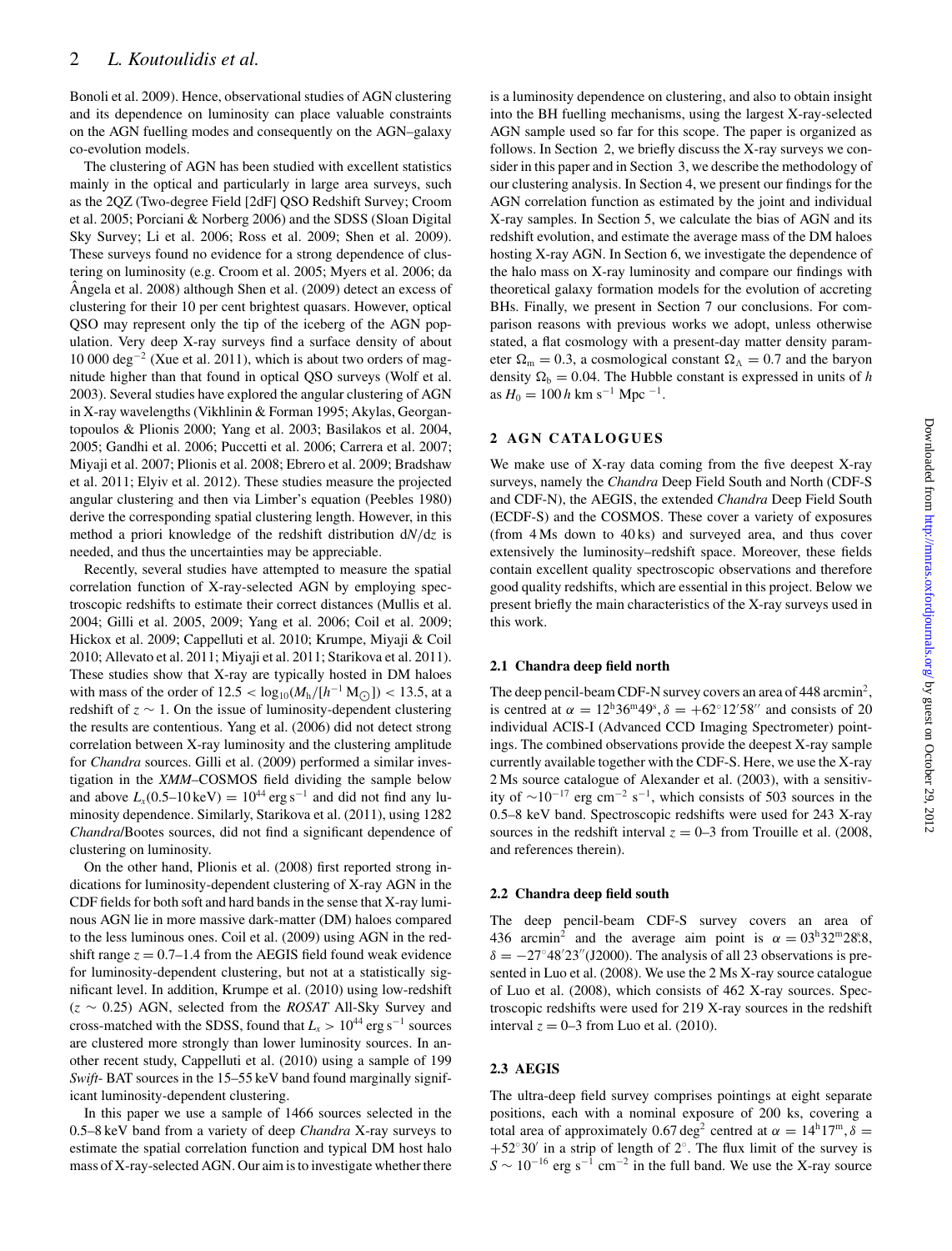catalogue of Laird et al. (2009), which consists of 1325 sources. Spectroscopic redshifts were used for 392 X-ray sources in the redshift interval  $z = 0$ –3 from DEEP2 (Davis et al. 2001, 2003; Coil et al. 2009).

# **2.4 COSMOS**

The *Chandra* COSMOS Survey covers the central 0.5 deg<sup>2</sup> area of the COSMOS field with an effective exposure of ∼160 ks and the rest of the field with an effective exposure of ∼80 ks. The limiting source detection depths are  $5.7 \times 10^{-16}$  erg s<sup>-1</sup> cm<sup>-2</sup> in the full band. We use the source catalogue of Elvis et al. (2009), which consists of 1761 sources. Spectroscopic redshifts were used for 417 X-ray sources from Brusa et al. (2010).

### **2.5 Extended Chandra deep field south**

The ECDF-S survey consists of four *Chandra* 250 ks ACIS-I pointings covering  $~\sim 0.3$  deg<sup>2</sup> and surrounding the original CDF-S. Source detection has been performed by Lehmer et al. (2005) and Virani et al. (2006). Here we use the source detection of Lehmer et al. (2005) in which 762 sources have been detected. The flux limit of ECDF-S is *<sup>S</sup>* <sup>∼</sup> <sup>10</sup>−<sup>16</sup> erg s−1cm−2. Spectroscopic redshifts were used for 288 sources in the redshift interval  $z = 0-3$  from Silverman et al. (2010). When combining all fields, we exclude sources that are detected both in ECDF-S and CDF-S, and keep only those detected in the ECDF-S.

# **3 METHODOLOGY**

#### **3.1 Theoretical considerations**

The main statistic used to measure the clustering of extragalactic sources is the two-point correlation function  $\xi(r)$ .  $\xi(r)$  describes the excess probability over random of finding a pair with one object in an elemental volume  $dV_1$  and the second in the elemental volume  $dV_2$ , separated by a distance  $r$  (e.g. Peebles 1980). Its mathematical description is given by  $dP = \langle n \rangle^2 [1 + \xi(s)] dV_1 dV_2$ , where  $\langle n \rangle$  is the mean space density of the sources under study and  $s = cz$ . When measuring  $\xi$  directly from redshift catalogues of sources, we include the distorting effect of peculiar velocities, since the true distance of a source is  $r = (s - v_p \cdot r)/H_0$ , where  $v_p \cdot r$  is the component of the peculiar velocity of the source along the line of sight. In order to avoid such effects one can measure the angular clustering, which is not hampered by the effects of *z*-distortions, and then, under some assumptions, infer the spatial correlation function through Limber's integral equation (Limber 1953). Alternatively, one can use the redshift information to measure the so-called projected correlation function,  $w_p(r_p)$  (e.g. Davis & Peebles 1983), and then infer the spatial clustering.

To this end, one deconvolves the redshift-based distance of a source, *s*, in two components, one parallel  $(\pi)$  and one perpendicular  $(r_p)$  to the line of sight, i.e.  $s = (r_p^2 + \pi^2)^{1/2}$ , and thus the redshiftspace correlation function can be written as  $\xi(s) = \xi(r_p, \pi)$ . Since redshift-space distortions affect only the  $\pi$  component, one can estimate the projected correlation function,  $w_p(r_p)$ , free of *z*-space distortions by integrating  $\xi(r_p, \pi)$  along  $\pi$ :

$$
w_{\mathbf{p}}(r_{\mathbf{p}}) = 2 \int_0^\infty \xi(r_{\mathbf{p}}, \pi) \mathrm{d}\pi.
$$
 (1)

Once we estimate the projected correlation function,  $w_p(r_p)$ , we can recover the real-space correlation function, since the two are related according to (Davis & Peebles 1983)

$$
w_{\rm p}(r_{\rm p}) = 2 \int_0^\infty \xi \left( \sqrt{r_{\rm p}^2 + \pi^2} \right) d\pi = 2 \int_{r_{\rm p}}^\infty \frac{r \xi(r) dr}{\sqrt{r^2 - r_{\rm p}^2}} \,. \tag{2}
$$

Modelling  $\xi(r)$  as a power law,  $\xi(r) = (r/r_0)^{-\gamma}$ , one obtains

$$
w_{\mathbf{p}}(r_{\mathbf{p}}) = A_{\gamma} r_{\mathbf{p}} \left(\frac{r_0}{r_{\mathbf{p}}}\right)^{\gamma}, \tag{3}
$$

with

$$
A\gamma = \Gamma\left(\frac{1}{2}\right)\Gamma\left(\frac{\gamma - 1}{2}\right) / \Gamma\left(\frac{\gamma}{2}\right),\tag{4}
$$

where  $\Gamma$  is the usual gamma function.

However, it should be noted that although equation (3) strictly holds for  $\pi_{\text{max}} = \infty$ , practically we always impose a cutoff  $\pi_{\text{max}}$ (for reasons discussed in the next subsection). This introduces an underestimation of the underlying correlation function, which is an increasing function of separation  $r_p$ . For a power-law correlation function this underestimation is easily inferred from equation (2) and is given by (e.g. Starikova et al. 2011)

$$
C_{\gamma}(r_{\rm p}) = \frac{\int_0^{\pi_{\rm max}} (r^2 - \pi^2)^{-\gamma/2} d\pi}{\int_0^{\infty} (r^2 - \pi^2)^{-\gamma/2} d\pi} \ . \tag{5}
$$

Thus, by taking into account the above statistical correction, and under the assumption of the power-law correlation function, one can recover the corrected spatial correlation function,  $\xi(r_p)$ , from the fit to the measured  $w_p(r_p)$  according to (which also provides the value of  $\gamma$ )

$$
\xi(r_{\rm p}) = \frac{1}{A_{\gamma} C_{\gamma}(r_{\rm p})} \frac{w_{\rm p}(r_{\rm p})}{r_{\rm p}} \,. \tag{6}
$$

However, at large separations the correction factor increasingly dominates over the signal and thus it constitutes the correction procedure unreliable. Alternatively, as can be easily shown using equations (3) and (6), a crude estimate of the corrected spatial correlation length can be provided by

$$
r_{0,c} = r_0 C_\gamma (r_0)^{-1/\gamma} \tag{7}
$$

where  $r_0$  and  $\gamma$  are derived from fitting the data to equation (3).

#### **3.2 Correlation function estimator**

As a first step we calculate  $\xi(r_p, \pi)$  using the estimator (cf. Kerscher, Szapudi & Szalay 2000)

$$
\xi(r_{\rm p}, \pi) = \frac{N_{\rm R}}{N_{\rm D}} \frac{DD(r_{\rm p}, \pi)}{DR(r_{\rm p}, \pi)} \,, \tag{8}
$$

where  $N_D$  and  $N_R$  are the number of data and random sources, respectively, while  $DD(r_p, \pi)$  and  $DR(r_p, \pi)$  are the number of data–data and data–random pairs, respectively. We then estimate the redshift-space correlation function,  $\xi(s)$ , in the range  $s =$ 0.16−40  $h^{-1}$  Mpc and the projected correlation function,  $w_p(r_p)$ , in the separation range  $r_p = 0.16-20 h^{-1}$  Mpc. Note that large separations in the  $\pi$  direction add mostly noise to the above estimator and therefore the integration is truncated for separations larger than  $\pi_{\text{max}}$ . The choice of  $\pi_{\text{max}}$  is a compromise between having an optimal signal-to-noise ratio for  $\xi$  and reducing the excess noise from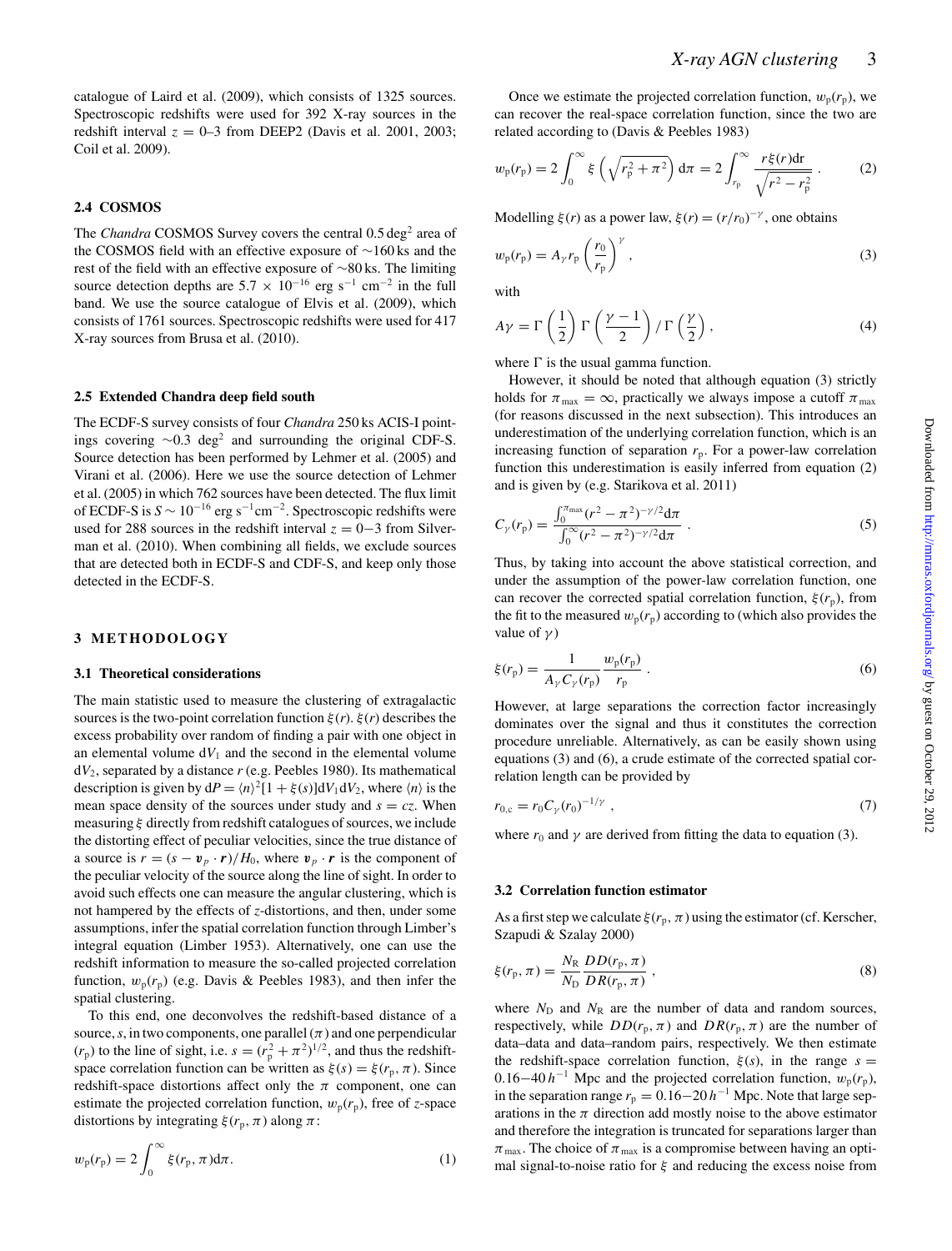high- $\pi$  separations. The majority of studies in the literature usually assume  $\pi_{\text{max}} \in [5, 30] h^{-1}$  Mpc.

The correlation function uncertainty is estimated according to

$$
\sigma_{w_{\rm p}} = \sqrt{3}(1 + w_{\rm p})/\sqrt{DD},\tag{9}
$$

which corresponds to that expected by the bootstrap technique (Mo, Jing & Boerner 1992). In this work, we bin the source pairs in logarithmic intervals of  $\delta \log_{10}(r_p, \pi) = 0.15$  and  $\delta \log_{10}(s) = 0.17$ for the  $w_p(r_p)$  and  $\xi(s)$  correlation functions, respectively. Finally, we use a  $\chi^2$  minimization procedure between data and the powerlaw model for either type of the correlation function to derive the best-fitting  $r_0$  and  $\gamma$  parameters. We carefully choose the range of separations in order to obtain the best power-law fit to the data and we impose a lower separation limit of  $r_p \sim 1.5$  h<sup>-1</sup> Mpc to minimize non-linear effects.

### **3.3 Random catalogue construction**

To estimate the spatial correlation function of a sample of sources, one needs to construct a large mock comparison sample with a random spatial distribution within the survey area, which also reproduces all the systematic biases that are present in the source sample (i.e. instrumental biases due to the point spread function variation, vignetting, etc). Also special care has to be taken to reproduce any biases that enter through the optical counterpart spectroscopic observation strategy (cf. due to the positioning of the masks within the field of view and that of the slits within the masks, etc).

To this end we will follow the random catalogue construction procedure of Gilli et al. (2005, hereafter G05), which is based on reshuffling only the source redshifts, smoothing the corresponding redshift distribution, while keeping the angular coordinates unchanged. We will test the efficiency of this method by comparing the correlation function results with those of the standard method that takes into account the details of the sensitivity maps of each *XMM* pointing. We further test the two methods using *N*-body simulations for the underlying DM density field.

#### *3.3.1 Random redshift reshuffling method*

In order to assign random redshifts to the mock sample, the source redshift distribution is smoothed using a Gaussian kernel with a smoothing length of  $\sigma_z = 0.3$ . This offers a compromise between scales that are either too small, and thus may reproduce the *z*-space clustering, or too large and thus oversmooth the observed redshift distribution. We verified that our results do not change significantly when using a smoothing length in the range  $\sigma_z = 0.2{\text -}0.4$ .

#### *3.3.2 Standard 'sensitivity map' method*

According to the standard method of producing random catalogues, each simulated source is placed at a random position on the sky, with a flux randomly extracted from the observed source log N− log S (source number–flux distribution). If the flux is above the value allowed by the sensitivity map at that position, the simulated source is kept in the random sample and a random redshift is also assigned to it from the observed source redshift distribution  $N(z)$  (optimally taking into account the variation of  $N(z)$  as a function of flux). The disadvantage of this method is that it does not take into account



**Figure 1.** Comparison of the correlation function results based on the G05 random construction method (filled symbols) with that of the standard 'sensitivity map' method (empty symbols), applied on the AEGIS full band (0.5–8 keV) catalogue. Uncertainties correspond to  $1\sigma$  Poisson errors. The best-fitting power laws are shown as black lines for the G05 method and as dashed red lines for the sensitivity map method. In the inset panels we show the likelihood  $1\sigma$ ,  $2\sigma$ ,  $3\sigma$  contours in the two-parameter solution space. Right-hand panel: redshift-space correlation function, ξ (*s*). Left-hand panel: projected correlation function,  $w_p(r_p)$ .

any unknown inhomogeneities and systematics of the follow-up spectroscopic observations.

#### *3.3.3 Testing the efficiency of the two methods*

In order to test the efficiency of the two random catalogue construction methods we use the AEGIS survey, consisting of eight fields. To construct the standard method random catalogue, we use the sensitivity maps of Laird et al. (2009) and compute the projected and redshift-space two-point correlation functions. The best-fitting correlation length found is  $r_0 = 4.28 \pm 0.14 h^{-1}$  Mpc for  $\gamma = 1.8$ which is in excellent agreement with the results based on the G05 method:  $r_0 = 4.13 \pm 0.14 h^{-1}$  Mpc. In Fig. 1, we compare the correlation functions for the two random construction methods.

#### *3.3.4 A further test using simulations*

We use a 500  $h^{-1}$  Mpc cube simulation of a flat  $\Omega_{\rm m} = 0.3$  and  $\sigma_8 = 0.9$  cosmology with 512<sup>3</sup> particles (Ragone-Figueroa & Plionis 2007) to further test the robustness of the G05 random sample construction method. In order to have a relatively wide redshift range, we replicate randomly the box to get an effective volume of 15003 *h*−<sup>3</sup> Mpc3. To obtain a relatively large but manageable source density, we selected DM haloes with  $M_h > 1.5 \times 10^{14} h^{-1} M_{\odot}$ , which resulted in a total number of haloes within our large simulation volume of  $N = 9 \times 2312$ .

We estimate the actual halo correlation function according to the *direct* method, which entails counting the number of DM halo pairs within spherical shells around a given halo. The corresponding number of random pairs is estimated by  $\langle n\delta \rangle V$ , with  $\langle n \rangle$  being the mean number density of haloes in the whole simulation volume and δ*V* the volume of the spherical shell, i.e.  $4/3πδr<sup>3</sup>$ , with δ*r* being the width of the spherical shell.

We also estimate the halo correlation function using the G05 method, for which we transform the halo Cartesian coordinates into spherical coordinates, determining also their distance distribution. The clustering results of the two methods are in excellent agreement providing  $\gamma = 1.72(\pm 0.05)$  and  $1.68(\pm 0.12)$  as well as  $r_0 = 13.9(\pm 0.05)$ 0.3) and 13.2(<sup>±</sup> 0.5) *<sup>h</sup>*−<sup>1</sup> Mpc for the *direct* and G05 correlation function estimations, respectively.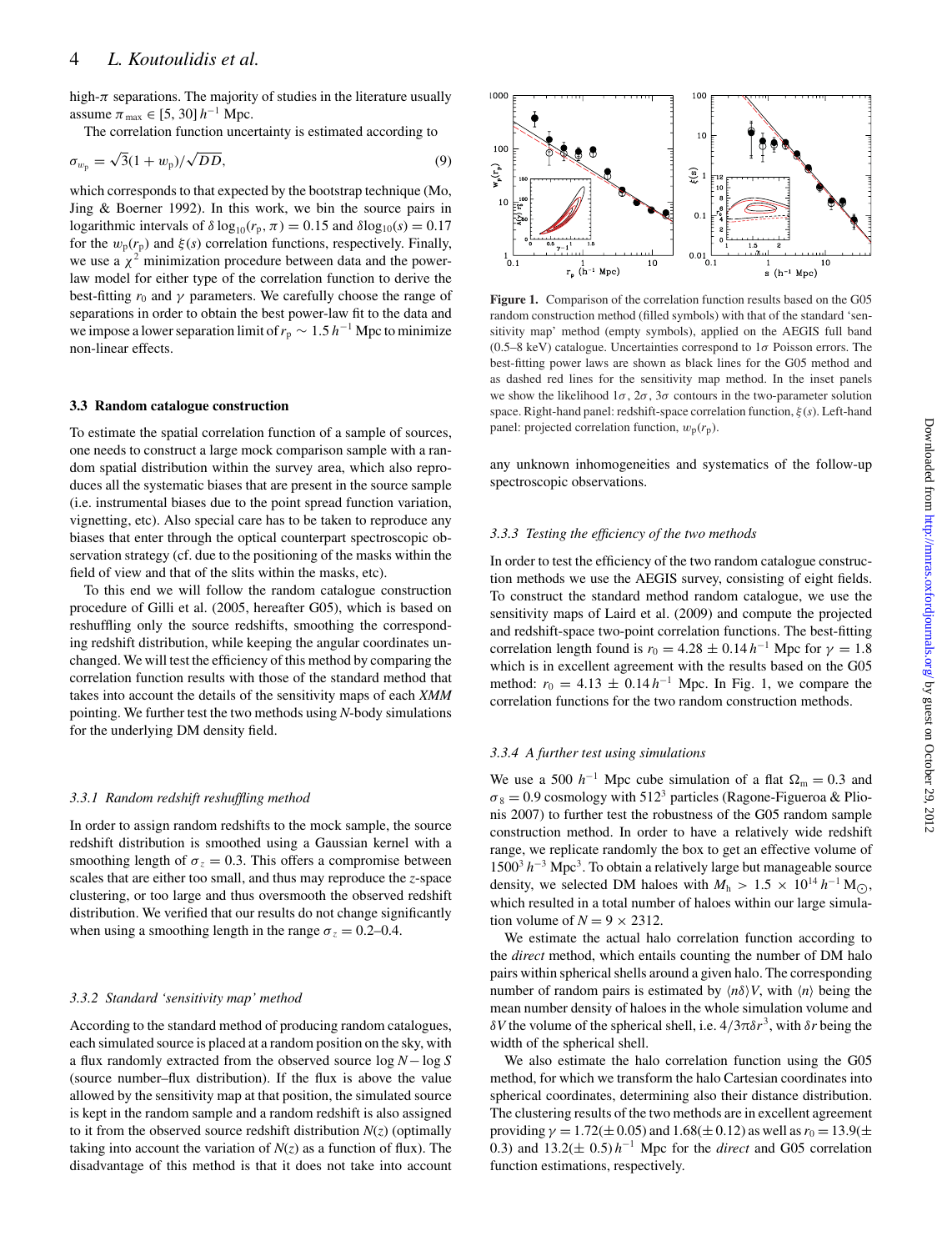

**Figure 2.** The resulting amplitude  $r_0$ , and slope  $\gamma$ , of the correlation function analysis as a function of the value of the  $\pi_{\text{max}}$  cutoff. The filled circles correspond to the results based on  $w_p(r_p)$ , while the red squares to the results of  $\xi(r_p)$ . The continuous red line corresponds to the crude estimation of the corrected spatial amplitude based on equation (7), while the dashed blue line corresponds to the finally adopted results (which corresponds to the  $\pi_{\text{max}} =$ 10 *h*−<sup>1</sup> Mpc case).

**Table 1.** Clustering results for the joint sample of all five fields (1466 sources). The clustering length unit is *h*−<sup>1</sup> Mpc. The results correspond to  $\pi_{\text{max}} = 10 h^{-1}$  Mpc, but they are very similar over the whole indicated  $\pi_{\text{max}}$  range, but more so for 5  $\lesssim \pi_{\text{max}} \lesssim 16 \, h^{-1}$  Mpc, as can be seen from Fig. 2. The cosmic variance is estimated to give a further ∼0.3 uncertainty in  $r_0$ .

|            | ν               | $r_0$         | $r_0$ ( $\gamma = 1.8$ ) |
|------------|-----------------|---------------|--------------------------|
| $w_p(r_p)$ | $1.84 \pm 0.07$ | $5.2 \pm 0.5$ | $5.2 \pm 0.5$            |
| $\xi(s)$   | $1.49 \pm 0.20$ | $6.6 \pm 1.0$ | $6.0 \pm 0.8$            |
| $\xi(r_p)$ | $1.48 + 0.12$   | $7.2 \pm 0.6$ | $6.5 \pm 0.4$            |

# **4 RESULTS**

# **4.1 The joint X-ray sample**

Combining all five fields, we obtain in total 1466 X-ray sources with spectroscopic redshifts. The median redshift of the source sample is  $\bar{z} = 0.976$ . In order to estimate the joint sample correlation function we generate random catalogues for each field separately and then combine them together. Note that we take care to count only once the sources that are common in both the CDF-S and ECDF-S fields.

We remind the reader that we fit a power law to the measured correlation function over a range of separations for which such a model represents well the data. In order to avoid non-linear effects we use a lower separation limit,  $r_p \simeq 1.5 \, h^{-1}$  Mpc, for the fit of *s*. We also impose an upper separation limit ( $\simeq 10 h^{-1}$  Mpc) since we find a change above this scale in the slope of both projected and *z*-space correlation functions.

We now investigate the sensitivity of the correlation function on the cutoff separation along the line of sight,  $\pi_{\text{max}}$ , which we vary in the range [5,30]  $h^{-1}$  Mpc. For  $\pi_{\text{max}} > 30 h^{-1}$  Mpc, the



**Figure 3.** Correlation functions of the joint X-ray point-source sample. The projected correlation function,  $w_p(r_p)$ , is shown in the upper panel, and the *z*-space correlation function,  $\xi(s)$ , is shown in the lower panel. The filled points indicate the range over which a power-law fit was applied (the black line corresponds to a fit with free  $\gamma$ , while the red line to that with  $\gamma = 1.8$ ). The real-space correlation function,  $\xi(r_p)$  (via equation 6), is indicated in the lower panel by magenta pentagons. The inset panels show the  $1\sigma$ ,  $2\sigma$ and  $3\sigma$  likelihood contours in the two-parameter plane of the power-law fit solutions.

noise introduced by uncorrelated pairs reduces significantly the correlation function amplitude and slope. In Fig. 2 we show how the amplitude  $r_0$  and the slope  $\gamma$  of the projected correlation function,  $w_p(r_p)$  (open circles), and the corresponding real-space correlation function,  $\xi(r_p)$  (red squares), depend on  $\pi_{\text{max}}$ . It is clear that both  $r_0$  and  $\gamma$  are relatively constant in the investigated  $\pi_{\text{max}}$  range. Our best-fitting values for  $r_0$  and  $\gamma$  are those indicated by the dashed blue line (see Table 1), which corresponds to  $\pi_{\text{max}} = 10 h^{-1} \text{ Mpc}.$ 

Our main clustering results, based on the joint X-ray AGN sample, are shown in Fig. 3. The upper panel presents the projected correlation function, while the lower panel presents the redshift-space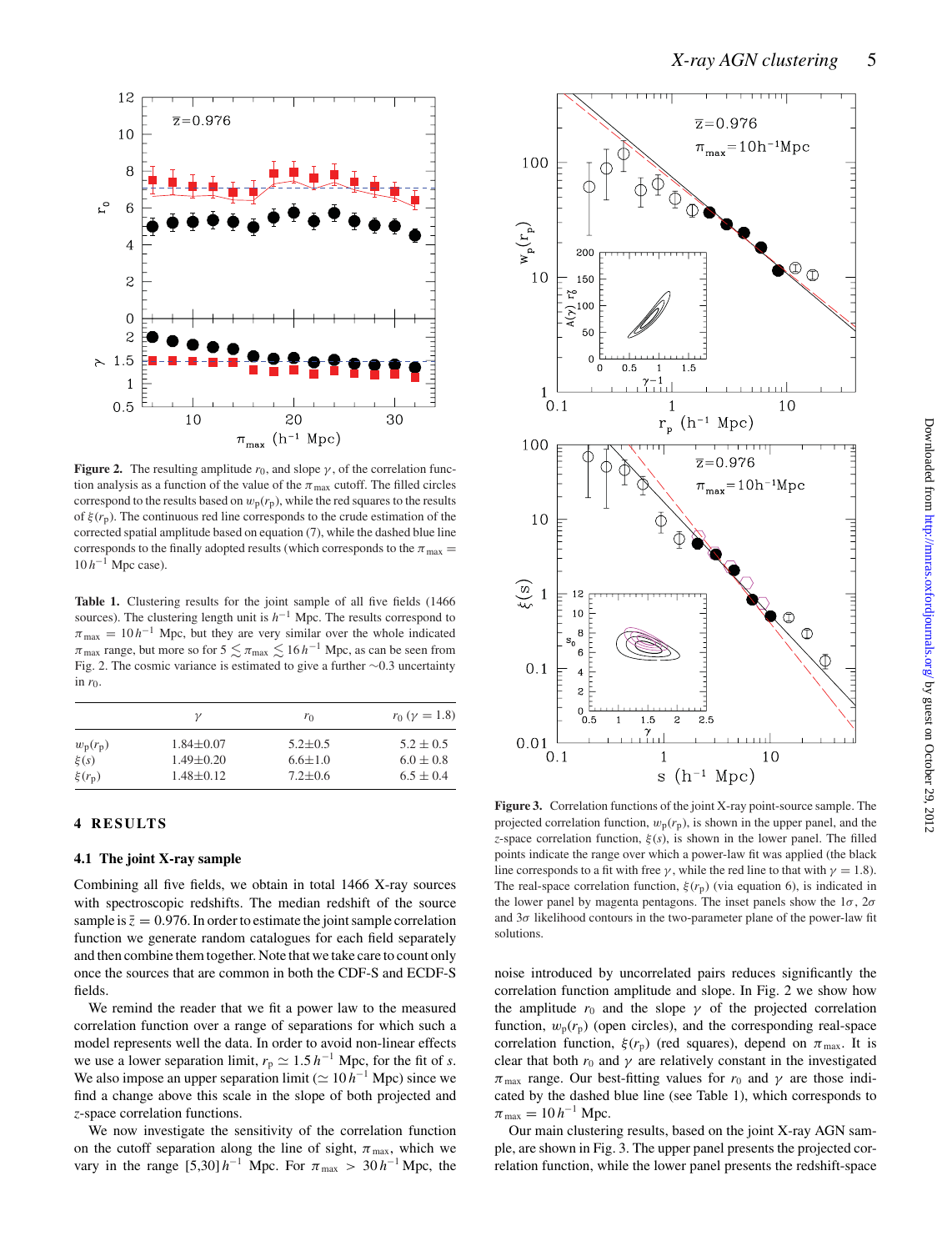

**Figure 4.** Correlation function of the individual X-ray surveys: CDF-N (green pentagons), CDF-S (red filled squares), ECDF-S (black filled triangles), COSMOS (magenta empty squares), AEGIS (blue empty triangles) for the redshift interval  $0 < z < 3$ . Upper panel: projected correlation function. Lower panel: the resulting spatial correlation function.

correlation function (circular points) as well as the inferred realspace correlation function,  $\xi(r_p)$  (magenta pentagons). The filled circular points are those which have been used to fit the power-law model correlation function, which is shown as a black continuous line (the dashed red line is the power-law fit for a fixed slope of  $\gamma = 1.8$ ). The corresponding best-fitting values for the slope  $\gamma$  and the correlation length are shown in Table 1. The uncertainty of  $r_0$ , indicated in Table 1, does not include the effects of cosmic variance, which can be estimated analytically, assuming a power-law correlation function, according to  $\sigma_{\text{cv}}^2 \simeq J_2(\gamma)(r_0/r)^\gamma$ , with  $J_2(\gamma) =$  $72/[(3 - \gamma)(4 - \gamma)(6 - \gamma)2^{\gamma}]$  (Peebles 1980). We find  $\sigma_{\text{cv}} \simeq 0.3$ , which is smaller although of the same order as the fitting uncertainty indicated in Table 1.

We can single out three important results from the clustering analysis of the joint X-ray point-source sample:

(i) the inferred spatial correlation length, from the power-law model fit to equation (6) or directly from equation (7), is  $\sim$ 20–25 per cent larger than that estimated from the projected correlation function, a fact which is attributed to the correlation function underestimation imposed by the necessary cutoff along the  $\pi$  direction in the projected correlation function measure,

(ii) it appears that redshift-space distortions do not significantly affect the *z*-space correlation function, since  $\xi(s) \simeq \xi(r_p)$ , and

(iii) the real-space correlation function, at a median redshift of 0.976, has a slope of  $\gamma \simeq 1.5$  and a correlation length of  $r_0 \simeq$  $7.2 h^{-1}$  Mpc.

#### **4.2 The individual field correlation functions**

We now perform the clustering analysis from the previous section in each individual field and compare our results to those from the original studies. To this end we use the redshift interval  $0 <$  $z < 3$  and sources with luminosities  $L_x \ge 10^{41}$  erg s<sup>-1</sup> in order to avoid the gross contamination of our X-ray AGN sample by normal galaxies. We estimate the projected and *z*-space correlation functions in 10 logarithmic intervals of width  $\delta \log_{10}(r_p, \pi) =$ 0.175 and  $\delta \log_{10}(s) = 0.2$ , respectively. With the exception of the CDF-N field (see below), the power-law model fit was performed for  $r_p \gtrsim 1.5$  h<sup>-1</sup> Mpc in order to avoid the non-linear contributions to the correlation function.

In Fig. 4, we show the projected (upper panel) and the inferred via equation (6) spatial (lower panel) correlation functions of the individual fields, colour coded, while in Table 2 we summarize their best power-law fit parameters  $\gamma$  and  $r_0$ . It is evident that the individual determinations of the correlation function are hampered by cosmic variance. It is also interesting to note that the results of the largest survey (COSMOS with ∼1 deg<sup>2</sup> area) are consistent with those of the joint sample (see Table 1).

We find small differences with respect to the results of the original studies, which are mostly due to the slightly different sample definitions and different choices of  $\pi_{\text{max}}$ . For example, for the CDF-S field we use the 2 Ms catalogue rather than the 1 Ms catalogue used by G05, while for the CDF-N (Gilli et al. 2005) and for the AEGIS (Coil et al. 2009) samples, the corresponding authors used sources with  $L_x \geq 10^{42}$  erg s<sup>-1</sup>. When using the latter luminosity limit and the original value of  $\pi_{\text{max}}$ , we recover the original

**Table 2.** Parameters of the power-law fits to the different survey correlation functions. The results of the projected correlation function,  $w_p(r_p)$ , are shown in columns 4 and 5, and of the inferred real-space correlation function,  $\xi(r_p)$ , in columns 6 and 7. Finally, column 8 shows the correlation length of  $\xi(r_p)$  for the average value of the slope  $\gamma = 1.44$  (which is practically equal to the slope of the joint sample; see Table 1). In all cases, except for the CDF-N, the power-law fits have been applied to the correlation function data, excluding the non-linear regime ( $\lesssim$  1.5 h<sup>-1</sup> Mpc). Since the CDF-N  $w_p(r_p)$  shows a knee around  $r_p \sim 3.5 h^{-1}$  Mpc, we present power-law fits for data below and above this scale. Correlation lengths and  $\pi_{\text{max}}$  are in  $h^{-1}$  Mpc.

| Survey        | No. | $\pi_{\text{max}}$ | ν               | $r_0$          | $\gamma_c$      | $r_{0,c}$      | $\nu = 1.44$<br>$r_{0,c}'$ |
|---------------|-----|--------------------|-----------------|----------------|-----------------|----------------|----------------------------|
| $CDF-N^a$     | 243 | 20                 | $1.72 \pm 0.30$ | $4.6 \pm 0.7$  | $1.66 \pm 0.16$ | $5.1 \pm 0.6$  | $6.0 \pm 0.8$              |
| $CDF-N^b$     | 243 | 20                 | $1.80 \pm 0.23$ | $9.9 + 3.9$    | $1.46 \pm 0.22$ | $13.3 \pm 4.3$ | $13.3 \pm 4.3$             |
| CDF-S         | 219 | 25                 | $1.90 \pm 0.08$ | $10.6 \pm 1.4$ | $1.72 \pm 0.08$ | $12.8 \pm 1.1$ | $15.1 \pm 2.1$             |
| <b>AEGIS</b>  | 392 | 20                 | $1.59 \pm 0.09$ | $4.3 \pm 0.6$  | $1.22 \pm 0.20$ | $5.5 \pm 1.0$  | $5.7 \pm 0.8$              |
| <b>COSMOS</b> | 417 | 25                 | $1.65 \pm 0.08$ | $5.5 + 0.8$    | $1.36 \pm 0.15$ | $6.8 \pm 1.0$  | $7.0 \pm 0.8$              |
| ECDF-S        | 288 | 10                 | $1.46 \pm 0.07$ | $7.6 \pm 1.0$  | $1.23 \pm 0.16$ | $12.4 \pm 2.2$ | $11.1 \pm 1.8$             |

<sup>*a*</sup>  $r_p \lesssim 3.5 h^{-1}$  Mpc.

 $b r_p > 3.5 h^{-1}$  Mpc.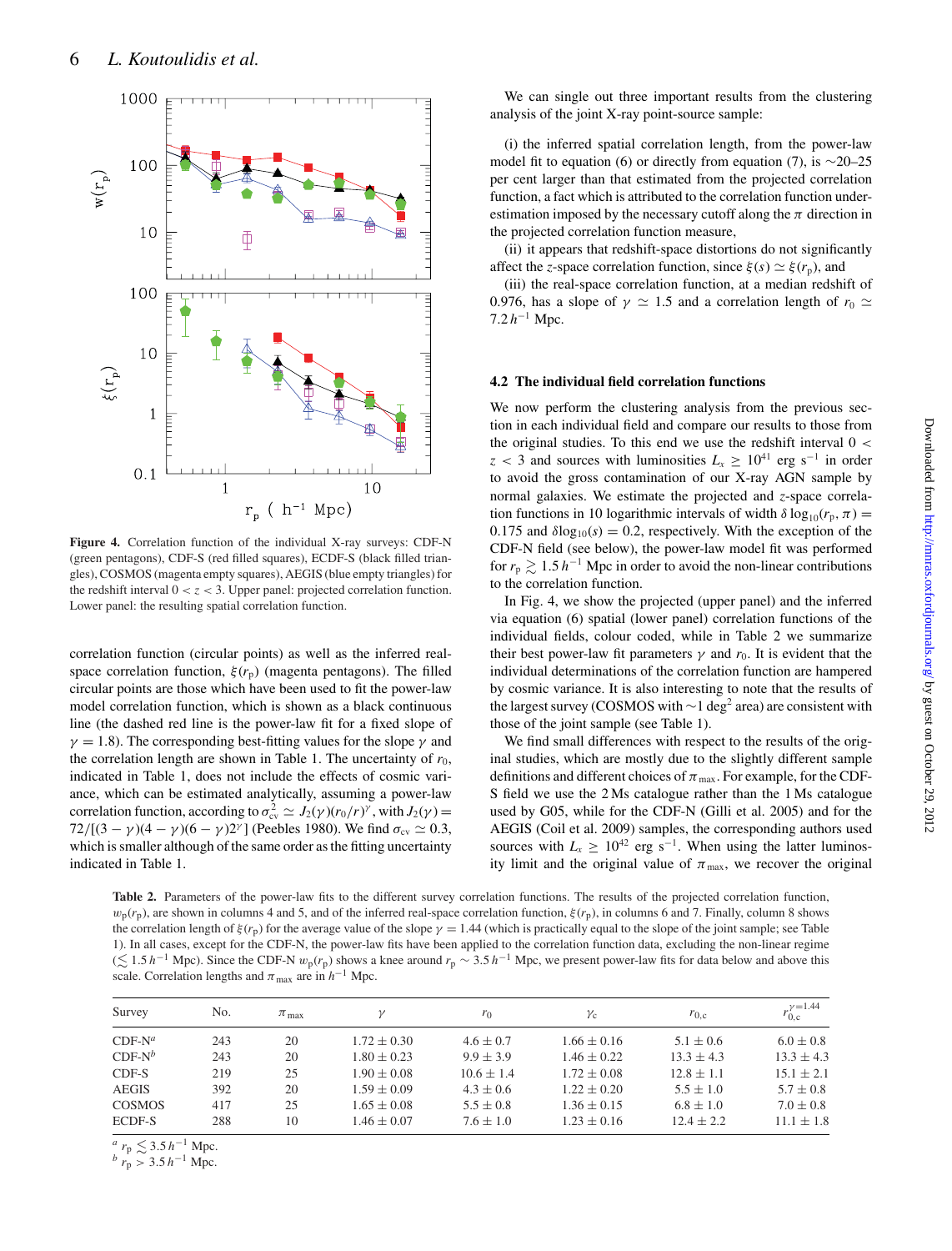clustering results.<sup>1</sup> The only field for which it was not possible to fit a power-law correlation function in the linear scales is the CDF-N field, which presents a knee at  $r_p \sim 3.5 h^{-1}$  Mpc. Therefore, we have performed a power-law fit in the two ranges where such a power-law is exhibited (i.e. for  $r_p \leq 3.5$  and >3.5  $h^{-1}$  Mpc, respectively).

The largest clustering amplitude is observed for the CDF-S, a fact which has been attributed to the existence of a large supercluster at  $z \approx 0.7$  (Gilli et al. 2003) and which appears to affect also the corresponding amplitude of the ECDF-S field, the correlation function of which is estimated here for the first time. However, inspecting Fig. 4 and Table 2, it is interesting to note that while the small-scale ( $r_p \lesssim 3.5 h^{-1}$  Mpc) correlation function of CDF-N is consistent with that of both the COSMOS and AEGIS fields, its large-scale correlation function ( $r_p > 3.5 h^{-1}$  Mpc) seems to be consistent with that of the CDF-S and ECDF-S fields. This suggests that either there is some unique structure affecting also the clustering pattern in the CDF-N (although at a lesser extent than in the CDF-S) or there is some unknown systematic affecting both CDFs.

#### **4.3 Luminosity dependence of clustering**

We now wish to investigate the possibility of an X-ray luminositydependent AGN clustering, as suggested by Plionis et al. (2008). Interestingly, Cappelluti et al. (2010) have found a dependence of clustering on the X-ray luminosity in the sample of local  $(\langle z \rangle =$ 0.05) X-ray-selected AGN from the *Swift*/BAT survey. Similarly, Krumpe et al. (2010) have also found such indications in the X-ray AGN sample from the *ROSAT* All-Sky Survey.

The five X-ray surveys that we have analysed in the previous sections, although they cover a similar redshift range, have X-ray luminosity distributions which are quite different. To disentangle the luminosity and redshift dependence of clustering, we construct a low- $L<sub>x</sub>$  and a high- $L<sub>x</sub>$  (X-ray luminosity) subsample for each survey. We also impose them to have the same redshift distribution. This is achieved by first splitting the sources according to the selected luminosity limit and then matching their binned redshift distribution in the common area. We do so by randomly selecting sources from the most abundant  $L_x$  subsample so as to reproduce exactly the shape of the binned redshift distribution of the less abundant subsample. The bin size used is  $\delta z = 0.05$ . This random selection process is performed eight times and the final results are the average over these eight realizations.

As an example of our procedure we show in Fig. 5 the redshift distribution of the whole AEGIS field (black thick line), dividing it also into its two luminosity subsamples, i.e. the low-*Lx* subsample with  $L_x$  < 10<sup>43</sup> erg s<sup>-1</sup> (black dense-shaded histogram) and a high- $L_x$  subsample with  $L_x \ge 10^{43}$  erg s<sup>-1</sup> (red sparse-shaded histogram). In the inset panel we also show the X-ray luminosity distribution of the AEGIS field, where a clear division can be observed at  $L_x \simeq 10^{43}$  erg s<sup>-1</sup>. Finally, the left-hand panel of Fig. 6 shows the redshift distribution of the low- $L_x$  and high- $L_x$  subsamples in the common redshift range  $(0.5 < z < 1.5)$ , while in the right-hand panel we present one random realization of the matched *z*-distributions of the two subsamples, which are those finally used to estimate the correlation function of the low- $L_x$  and high- $L_x$  subsamples. It is evident that our procedure has managed to create subsamples



**Figure 5.** The redshift distribution of the AEGIS sources (thick black line histogram) also divided into the two luminosity subsamples (low-*Lx*: black dense-shaded histogram; high-*Lx*: red sparse-shaded histogram). The inset panel shows the X-ray luminosity distribution. The trough between the two apparent peaks, at  $L_x \simeq 10^{43}$  erg s<sup>-1</sup>, defines the division value between the low- $L_x$  and high- $L_x$  subsamples.



**Figure 6.** Left-hand panel: redshift distribution at the common interval  $z = 0.5-1.5$  of the low- $L_x$  (black line) and high- $L_x$  (red shade) subsamples. Right-hand panel: the matched redshift distributions of the further reduced subsamples, according to the method described in the text imposed in order to cancel redshift-dependent effects in their correlation function comparison.

that have a common redshift distribution, therefore suppressing any redshift-dependent effect in the comparison of the clustering results of the low-*Lx* and high-*Lx* AGN subsamples.

We then use the  $\chi^2$  minimization procedure to fit a power-law model to the measured  $w_p(r_p)$  of the low- $L_x$  and high- $L_x$  subsamples, typically in the projected separation range  $r_p \in [0.16-10] h^{-1}$  Mpc. Note that it is not possible to exclude in this analysis the non-linear scales ( $\leq 1.5$  h<sup>-1</sup> Mpc) due to the small number of sources involved and the consequent noisy correlation function. Furthermore, and in order to be able to compare the different results on an equal footing, we present the inferred spatial correlation length, based on a powerlaw fit to the  $\xi(r_p)$  (equation 6) for a common slope, which is the mean of the low- $L_x$  and high- $L_x$  subsample  $\xi(r_p)$  slopes.

The results of the correlation function analysis for the low- $L<sub>x</sub>$  and high- $L<sub>x</sub>$  subsamples of the individual X-ray surveys can be found in Table 3. In Fig. 7 we present the inferred spatial clustering length,  $r_{0,c}$ , as a function of the X-ray luminosity. There are indications of a luminosity-dependent clustering in all X-ray surveys, except for the CDF-S in which the correlation lengths for both low- $L<sub>x</sub>$  and

<sup>&</sup>lt;sup>1</sup> Due to the fact that in the luminosity-dependent analysis of the next section we are left with a small number of sources, we are obliged to lower the X-ray luminosity limit to  $L_x = 10^{41}$  erg s<sup>-1</sup>.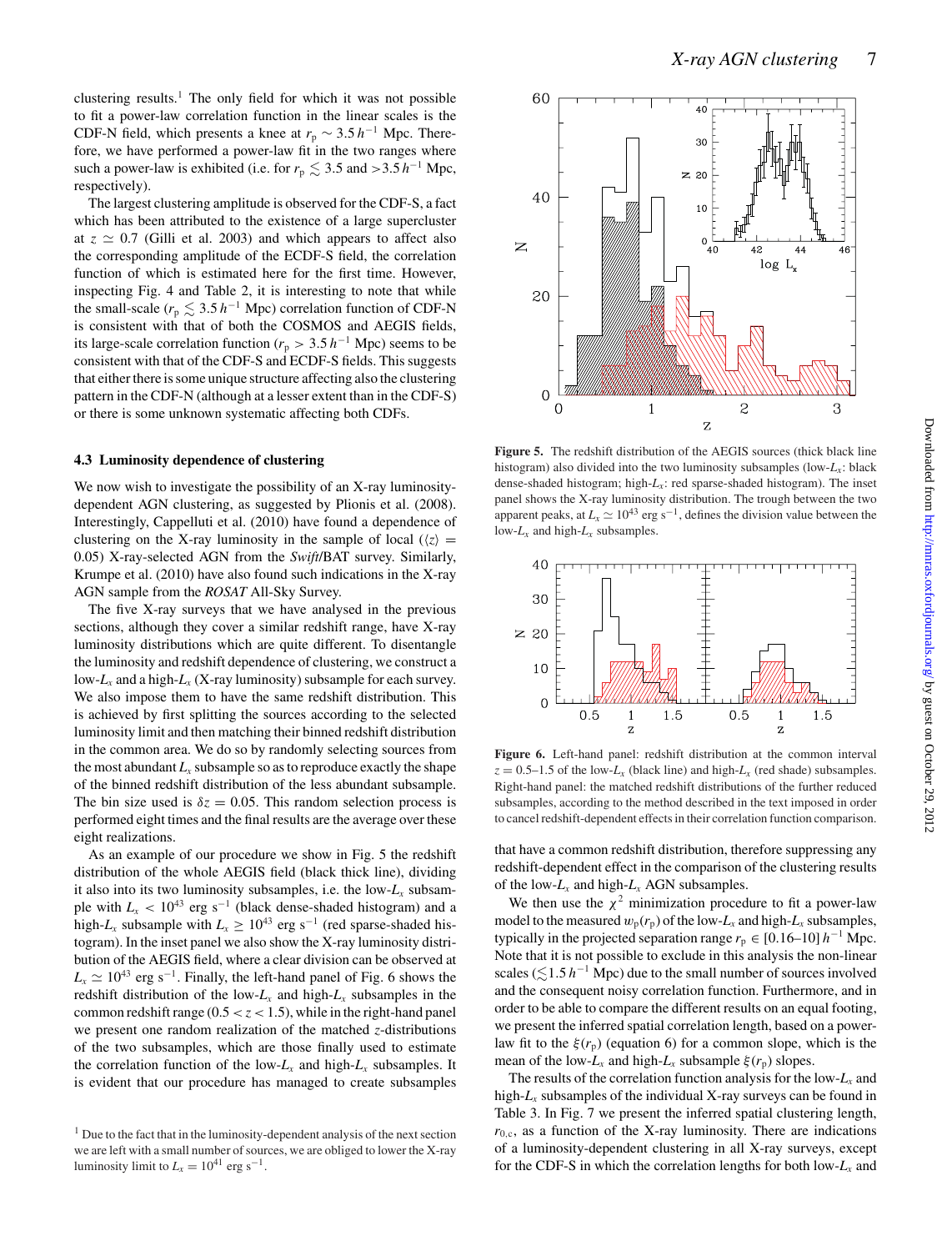# 8 *L. Koutoulidis et al.*

**Table 3.** Correlation function results from the X-ray luminosity separated subsamples for each individual X-ray survey. Note that due to the small samples involved we have used different bin sizes for each sample in order to minimize the intrinsic scatter. Note also that the following redshift intervals were used – CDF-N: 0.5 < *z* < 1.2; CDF-S: 0.7 < *z* < 1.4; AEGIS: 0.5 < *z* < 1.5; COSMOS: 0.6 < *z* < 1.8; ECDF-S: 0.7 < *z* < 1.6. The last two columns list the slope (averaged over the two luminosity subsamples) and amplitude of the power-law fit to the spatial correlation function,  $\xi(r_p)$ , of equation (6).

| $log_{10}L_x$ | No. | $\overline{z}$ | $\pi_{\text{max}}$ | $\gamma$        | $r_0$          | $\gamma_c$ | $r_{0,c}$      |
|---------------|-----|----------------|--------------------|-----------------|----------------|------------|----------------|
|               |     |                | $CDF-N$            |                 |                |            |                |
| $\leq 42.2$   | 73  | 0.84           | 10                 | $1.74 \pm 0.15$ | $3.4 \pm 0.4$  | 1.36       | $4.7 \pm 0.7$  |
| >42.2         | 79  | 0.96           | 10                 | $1.42 \pm 0.16$ | $4.5 \pm 1.1$  | 1.36       | $7.2 \pm 1.1$  |
|               |     |                | CDF-S              |                 |                |            |                |
| $\leq 42.5$   | 53  | 0.95           | 10                 | $1.97 \pm 0.20$ | $10.0 \pm 2.5$ | 1.54       | $16.5 \pm 2.3$ |
| >42.5         | 44  | 1.02           | 10                 | $1.65 \pm 0.15$ | $9.3 \pm 2.3$  | 1.54       | $13.6 \pm 2.6$ |
|               |     |                | <b>AEGIS</b>       |                 |                |            |                |
| $\leq$ 43     | 90  | 0.83           | 20                 | $2.03 \pm 0.29$ | $4.6 \pm 1.5$  | 1.83       | $5.1 \pm 1.3$  |
| >43           | 63  | 0.82           | 20                 | $1.90 \pm 0.30$ | $5.7 \pm 2.1$  | 1.83       | $6.4 \pm 1.8$  |
|               |     |                | <b>COSMOS</b>      |                 |                |            |                |
| $\leq 43.5$   | 72  | 1.06           | 30                 | $2.00 \pm 0.13$ | $6.6 \pm 1.3$  | 1.85       | $7.6 \pm 1.5$  |
| >43.5         | 51  | 1.07           | 30                 | $2.00 \pm 0.23$ | $10.3 \pm 3.0$ | 1.85       | $11.9 \pm 3.0$ |
|               |     |                | <b>ECDF-S</b>      |                 |                |            |                |
| $\leq 43.2$   | 51  | 1.04           | 30                 | $1.91 \pm 0.36$ | $5.9 \pm 2.5$  | 1.85       | $6.3 \pm 2.5$  |
| >43.2         | 30  | 1.02           | 30                 | $1.98 \pm 0.28$ | $7.7 \pm 3.0$  | 1.85       | $8.6 \pm 3.0$  |



**Figure 7.** Spatial clustering length,  $r_{0,c}$ , estimated from equation (6), as a function of the X-ray luminosity for the different surveys. The colour code and symbols are the same as in Fig. 4. The black line is the best linear fit to the data, excluding the CDF-S (red circles) results.

high- $L<sub>x</sub>$  subsamples are atypically very high (probably due to the dominance of a known supercluster; Gilli et al. 2003). Although the luminosity-dependent clustering indications in each of the four remaining X-ray fields are rather weak, there is an overall suggestive and systematic trend with the high- $L<sub>x</sub>$  subsamples being more strongly clustered than the lower  $L<sub>x</sub>$  ones. A linear leastsquares fit to the data of Fig. 7, taking into account the uncertainties in both axes and excluding the CDF-S, provides the dependence  $r_{0,c}/(h^{-1}$  Mpc)  $\simeq 2.4 \log_{10} L_x - 94.7$ . This is indicated by the thick continuous line in Fig. 7. The relatively strong trend implied by this relation, although the individual survey luminosity-dependence results are not that significant, is due to the fact that in each field a different high- and low-luminosity range is sampled, increasing the X-ray luminosity dynamical range.

# **5 BIAS AND HOST HALO MASS**

It is well established that the extragalactic sources are biased tracers of the underlying mass fluctuation field (e.g. Bardeen et al. 1986; Kaiser 1987). The parameter that encapsulates this fact is the socalled linear bias factor, *b*, defined as the ratio of the fluctuations of some mass tracer, here the AGN ( $\delta$ <sub>AGN</sub>), to those of the underlying DM mass  $(\delta_{DM})$ ,

$$
b = \frac{\delta_{\text{AGN}}}{\delta_{\text{DM}}} \,. \tag{10}
$$

Since the correlation function is generally defined as  $\xi(r) =$  $\langle \delta(\mathbf{x}) \delta(\mathbf{x} + \mathbf{r}) \rangle$  (the so-called *Poisson process* definition), an equivalent definition of the bias parameter is the square root of the ratio of the two-point correlation function of AGN to that of the underlying mass,

$$
b = \left(\frac{\xi_{\text{AGN}}}{\xi_{\text{DM}}}\right)^{1/2}.\tag{11}
$$

Another related definition, which is the one that will be used in the current work, is the ratio of the variances of the AGN and underlying mass density fields, smoothed at some linear scale,

$$
b = \frac{\sigma_{8, \text{AGN}}}{\sigma_{8, \text{DM}}},\tag{12}
$$

where  $\sigma_{8,AGN}$  is the rms fluctuations of the AGN density distribution within spheres of a comoving radius of 8 *h*−<sup>1</sup> Mpc, given under the assumption of power-law correlations by Peebles (1980),

$$
\sigma_{8,AGN} = J_2(\gamma)^{\frac{1}{2}} \left(\frac{r_0}{8}\right)^{\frac{\gamma}{2}}, \qquad (13)
$$

and  $\sigma_{8,DM}$  is the variance of the DM density fluctuation field which evolves according to (e.g. Peebles 1993)

$$
\sigma_{8,\text{DM}}(z) = \sigma_8 \frac{D(z)}{D(0)} \,, \tag{14}
$$

with  $D(z)$  the linear growth factor, which for the concordance  $\Lambda$ cosmology is given by (Peebles 1993)

$$
D(z) = \frac{5\Omega_{\rm m}E(z)}{2} \int_{z}^{\infty} \frac{(1+y)}{E^3(y)} dy.
$$
 (15)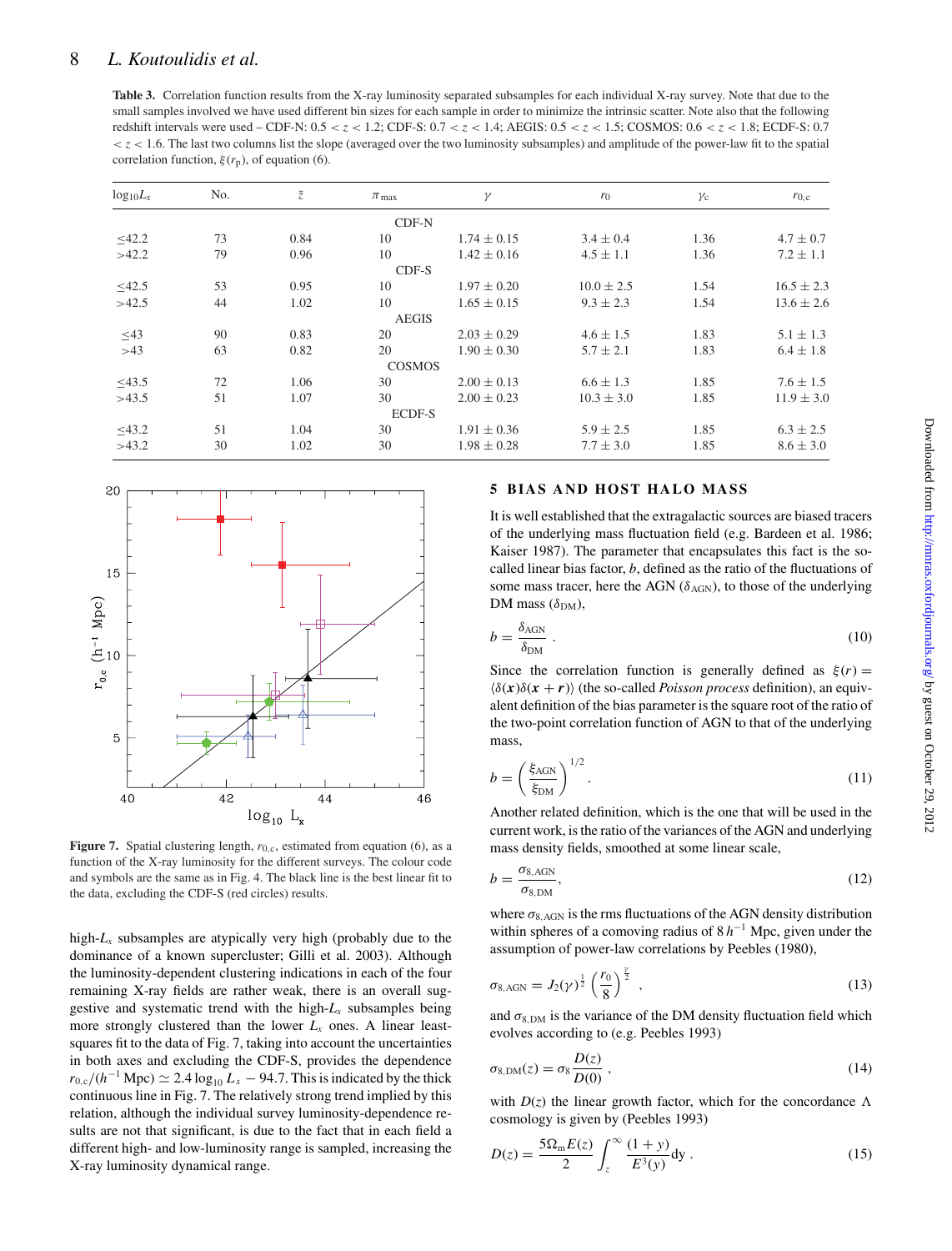Combining equations  $(12)$ – $(14)$ , we obtain the cosmological evolution of biasing as a function of the power-law clustering parameters,

$$
b(z) = \left(\frac{r_0}{8}\right)^{\frac{y}{2}} J_2^{\frac{1}{2}} \left(\frac{\sigma_8 D(z)}{D(0)}\right)^{-1}.
$$
 (16)

Finally, an alternative approach to estimate the bias, free of the power-law clustering assumption, is provided by the square root of the ratio of the projected AGN correlation function to the twohalo term of the theoretical projected correlation function, based on the Fourier transform of the linear cold dark matter (CDM) power spectrum (e.g. Allevato et al. 2011; Miyaji et al., 2011; Krumpe et al. 2012). These authors have used both of the latter two approaches to estimate the bias and have shown that they provide mutually consistent results, with a possible systematic uncertainty of ∼20 per cent, which is however within their respective uncertainties.

The CDM structure formation scenario predicts that the bias factor is determined by the mass of the DM halo within which the extragalactic mass tracer forms (e.g. Mo & White 1996). In order to assign a characteristic DM halo mass to the estimated bias factors, we use two bias evolution models, the Tinker et al. (2010) model (hereafter TRK) and the Basilakos, Plionis & Ragone-Figueroa (2008) model (hereafter BPR). The former, an improvement of the original Sheth & Tormen (1999) model, belongs to the so-called *galaxy merging* bias family, which is based on the Press & Schechter (1974) formalism, the peak-background split (Bardeen et al. 1986) and the spherical collapse model (e.g. Sheth & Tormen 1999; Valageas 2009, 2011). The latter is an extension of the so-called *galaxy conserving* bias models, and uses linear perturbation theory and the Friedmann–Lemaitre solutions to derive a second-order differential equation for the evolution of bias, assuming that the tracer and the underlying mass share the same dynamics. Furthermore, the model includes the contribution of an evolving DM halo population, due to processes like merging. Details of these models, as well as a comparison among five current bias evolution models, can be found in Papageorgiou et al. (2012).

# **5.1 X-ray AGN bias**

When applying the above analysis to the clustering results of our joint X-ray sample (with a median redshift of  $\langle z \rangle \simeq 0.98$ ), we find a bias factor of  $b \approx 2.26 \pm 0.16$ . This value corresponds to a DM halo mass of  $\log_{10}(M_h/[h^{-1} M_\odot]) \simeq 13.06(\pm 0.13)$  and  $13.19(\pm 0.08)$ for the BPR and TRK models, respectively (the first row of Table 4). We also extend the same analysis to the low- $L<sub>x</sub>$  and high-*Lx* AGN subsamples in each X-ray field separately. As expected by the dependence of the correlation function on luminosity that we presented in Section 4.3, the high-*Lx* subsamples provide larger bias factors and correspondingly larger DM halo masses (for both the BPR and TRK bias models) than the low- $L<sub>x</sub>$  subsamples. An exception is the CDF-S field, which as we have already discussed is hampered by the presence of a large supercluster (Gilli et al. 2003). Thus, the data seem to suggest that high- $L<sub>x</sub>$  sources inhabit more massive DM haloes than low-*Lx* sources. The results listed in Table 4 indicate that for an average luminosity difference of  $\langle \delta \log_{10} L_x \rangle$  $\simeq$  1 between the high- $L_x$  and low- $L_x$  AGN subsamples, the corresponding average DM halo mass of the former sample is a factor of ∼3 larger than that of the latter.

Similar results have been found by Cappelluti et al. (2010) for a sample of X-ray-selected AGN from the *Swift*/BAT survey. These authors derive for AGN with  $L_x < 10^{44}$  erg s<sup>-1</sup> a DM host halo mass of  $\log_{10}(M_h/[h^{-1} M_{\odot}]) \approx 10^{12} M_{\odot}$ , while for AGN with  $L_x \ge 10^{44}$  erg s<sup>-1</sup> they find a DM host halo mass of  $\sim 10^{14}$  *h*<sup>-1</sup> M<sub>○</sub>.

Table 4. The bias corresponding to the clustering of the joint sample (1466 sources) and of the luminosity divided subsamples for each individual X-ray survey studied. The corresponding values of the halo mass, in units of  $log_{10}(M_h/[h^{-1} M_{\odot}])$  are estimated using a *Wilkinson Microwave Anisotropy Probe* 7 (*WMAP*7) cosmology, i.e.  $\sigma_8 = 0.81$  and  $\Omega_m = 0.273$ , and are based on the BPR (fourth column) and TRK (fifth column) bias evolution models.

| $log_{10}L_x$ | $\log_{10} L_x$ | $\overline{z}$ | $b(\bar{z})$    | <b>BPR</b>              | TRK                     |
|---------------|-----------------|----------------|-----------------|-------------------------|-------------------------|
|               |                 | Joint          |                 |                         |                         |
|               |                 | 0.98           | $2.26 \pm 0.16$ | $13.06^{+0.12}_{-0.14}$ | $13.19^{+0.07}_{-0.09}$ |
|               |                 | CDF-N          |                 |                         |                         |
| <42.2         | 41.84           | 0.84           | $1.52 \pm 0.17$ | $12.38^{+0.29}_{-0.40}$ | $12.26^{+0.23}_{-0.30}$ |
| >42.2         | 43.18           | 0.96           | $2.15 \pm 0.24$ | $12.99^{+0.20}_{-0.24}$ | $12.79^{+0.19}_{-0.21}$ |
|               |                 | CDF-S          |                 |                         |                         |
| $\leq 42.5$   | 42.19           | 0.95           | $4.22 \pm 0.47$ | $14.07^{+0.15}_{-0.17}$ | $13.86^{+0.11}_{-0.12}$ |
| >42.5         | 43.45           | 1.02           | $3.75 \pm 0.56$ | $13.80^{+0.20}_{-0.25}$ | $13.52^{+0.17}_{-0.21}$ |
|               |                 | <b>AEGIS</b>   |                 |                         |                         |
| $\leq$ 43     | 42.75           | 0.89           | $1.74 \pm 0.41$ | $12.65^{+0.45}_{-0.84}$ | $12.49^{+0.39}_{-0.64}$ |
| >43           | 43.86           | 0.89           | $2.14 \pm 0.55$ | $13.09^{+0.41}_{-0.68}$ | $12.87^{+0.35}_{-0.57}$ |
|               |                 | <b>COSMOS</b>  |                 |                         |                         |
| $<$ 43.5      | 43.30           | 1.07           | $2.72 \pm 0.50$ | $13.24^{+0.27}_{-0.36}$ | $13.04^{+0.24}_{-0.33}$ |
| >43.5         | 44.21           | 1.07           | $4.12 \pm 0.96$ | $13.86^{+0.29}_{-0.39}$ | $13.59^{+0.24}_{-0.34}$ |
|               |                 | <b>ECDF-S</b>  |                 |                         |                         |
| $<$ 43.2      | 42.86           | 1.03           | $2.25 \pm 0.83$ | $12.96^{+0.54}_{-1.16}$ | $12.79^{+0.47}_{-0.97}$ |
| >43.2         | 43.97           | 1.03           | $3.00 \pm 0.97$ | $13.46^{+0.42}_{-0.70}$ | $13.22^{+0.37}_{-0.62}$ |
|               |                 |                |                 |                         |                         |

Table 5. The values of the X-ray AGN bias factor in redshift bins. Above  $z = 2$  the correlation function was extremely noisy and impossible to determine. The halo masses shown are estimated using a *WMAP*7 cosmology, i.e.  $\sigma_8 = 0.81$  and  $\Omega_m = 0.273$  and for three different models of bias evolution (see also Papageorgiou et al. 2012).

|               |       |                 | $\log_{10}(M_h/[h^{-1} M_{\odot}])$ |                         |  |
|---------------|-------|-----------------|-------------------------------------|-------------------------|--|
| $z$ -range    | z.    | $b(\bar{z})$    | <b>BPR</b>                          | <b>TRK</b>              |  |
| $0.00 - 0.67$ | 0.488 | $1.71 \pm 0.23$ | $13.37^{+0.27}_{-0.36}$             | $13.00^{+0.21}_{-0.29}$ |  |
| $0.67 - 0.96$ | 0.787 | $2.46 \pm 0.25$ | $13.52^{+0.16}_{-0.19}$             | $13.22^{+0.14}_{-0.16}$ |  |
| $0.96 - 1.38$ | 1.123 | $2.46 \pm 0.23$ | $13.00^{+0.16}_{-0.18}$             | $12.90^{+0.10}_{-0.22}$ |  |
| $1.38 - 2.00$ | 1.613 | $3.85 \pm 1.55$ | $13.09^{+0.48}_{-0.88}$             | $13.00^{+0.43}_{-0.82}$ |  |
|               |       |                 |                                     |                         |  |

Krumpe et al. (2010) also find evidence for luminosity dependence in a sample of the *ROSAT* All-Sky Survey AGN. In particular, they find  $\log_{10}(M_h/[h^{-1} M_{\odot}]) = 11.83$  and 13.10 for their low and high X-ray luminosity AGN sources (below and above  $L_{0.1-2.4 \text{keV}} =$  $10^{44.3}$  erg s<sup>-1</sup>), respectively.

### **5.2 Bias evolution**

In order to investigate the redshift evolution of the bias factor, we split the whole sample into four redshift bins. The resulting values of the bias factor in each bin, as well as the typical DM halo masses, based on the two previously mentioned models, are shown in Table 5. Fig. 8 (left-hand panel) shows our determination of the bias in the different redshift bins together with the corresponding results of the *XMM*–COSMOS (Allevato et al. 2011), the Xbootes (Starikova et al. 2011), the *ROSAT* (Krumpe et al. 2010) and the *Swift*/BAT (Cappelluti et al. 2010) surveys. The increase of the bias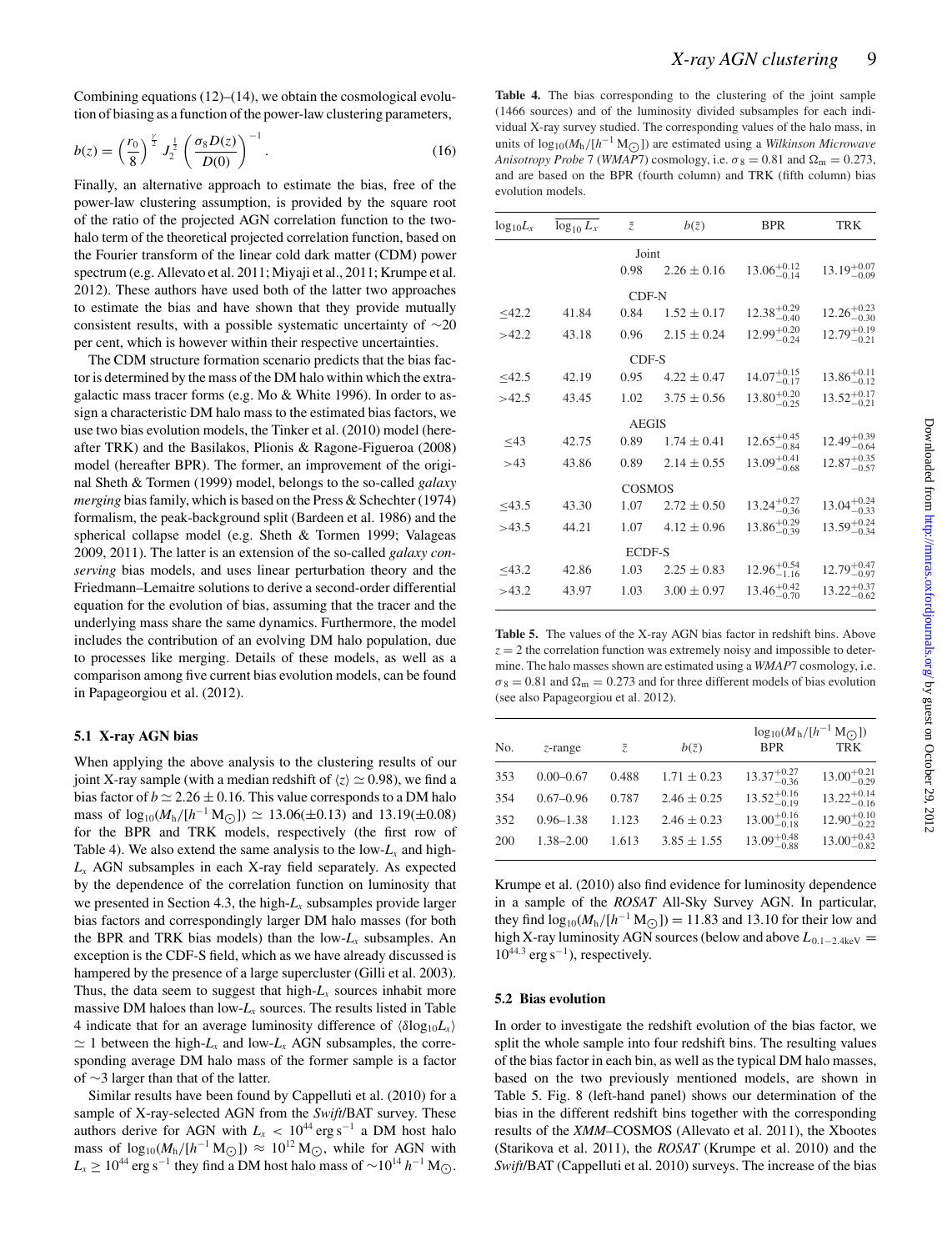

**Figure 8.** Left-hand panel: comparison of the redshift evolution of the bias parameter of our joint X-ray sample (red pentagons) with that of other X-ray surveys. The point and colour coding of the results based on different surveys is indicated by the corresponding labels. The theoretical bias evolution models, fitted to the data for a single DM halo mass, are shown as continuous or dashed lines. The black continuous line is the best-fitting BPR bias evolution model to all the bias data, excluding the deviant points at *z* ∼ 0.75, while the dashed line is the corresponding best-fitting TRK model. The magenta continuous and dashed lines are the fits of the corresponding two models to the bias values around *z* ∼ 0.75. In the inset panel we show the best-fitting DM halo mass value as a function of  $\chi^2 - \chi_{\text{min}}^2$  for the BPR model. A value of  $\chi^2 - \chi_{\text{min}}^2 = 1$  or 4 corresponds to the 1 $\sigma$  or 2 $\sigma$  uncertainty in the fitted parameter (for the case of one free parameter). Right-hand panel: comparison of the redshift evolution of the bias parameter of the joint X-ray sample (red pentagons) to that of optical QSOs. The point and colour coding of the results based on different surveys is indicated by the corresponding labels. The curves correspond to the BPR bias evolution model fitted to the X-ray data (red continuous line) and to the optical QSO (black dashed line). Note that the plotted bias values are rescaled to the *WMAP*7 cosmology, as in Papageorgiou et al. (2012).

factor with increasing redshift is evident, as well as the consistency of the derived bias values of the different studies at the corresponding redshifts.

Allevato et al. (2011) have argued that models of bias evolution based on a single host halo mass cannot explain their results, but rather there are indications for different halo masses hosting X-ray AGN at the different redshifts. We check their suggestion by applying the previously mentioned bias evolution models and attempting to fit a single halo mass jointly to all the previously mentioned bias data. Indeed, no such model can fit adequately well the results (the resulting reduced  $\chi^2$  is  $\gtrsim 1.6$ ). The cause of this failure is mostly the deviant bias values around  $z \sim 0.75$ . If this redshift bin is excluded, then the bias data can indeed be fitted by a single host halo mass with  $\log_{10}(M_h/[h^{-1} M_\odot]) \approx 13.06 \pm 0.04$ ,  $\chi^2$ /d.o.f.=0.24 and a present epoch bias of  $b(0) = 1.1$  (black continuous line in Fig. 8) for the BPR model. For the TRK model we find  $\log_{10}(M_h/[h^{-1} M_\odot]) \simeq 12.94 \pm 0.05$ ,  $\chi^2/d.o.f. = 0.48$  and  $b(0) = 1.18$ . 1.18 (black dashed line in Fig. 8). If we use, however, only the three deviant bias values around  $z \approx 0.75$ , we find  $\log_{10}(M_h/[h^{-1} M_\odot])$  $\simeq 13.56 \pm 0.09$ ,  $\chi^2$ /d.o.f.=0.29 and *b*(0) = 1.24 (magenta continuous line) for the BPR model, and  $\log_{10}(M_h/[h^{-1} M_{\odot}]) \approx 13.28 \pm 0.10$ 0.10,  $\chi^2$ /d.o.f.=0.29 and *b*(0) = 1.39 (magenta dashed line) for the TRK model. It is interesting to point out that the bias values of the current study (red pentagons), when excluding the deviant point, provide exactly the same fit as the one obtained previously, using all the determinations of the bias evolution values (again excluding the deviant points). However, the uncertainty is, as expected, larger [for example, for the BPR model we obtain  $log_{10}(M_h/[h^{-1} M_{\odot}]) \simeq$  $13.08 \pm 0.14$  with  $\chi^2$ /d.o.f.=0.48].

# **5.3 X-ray versus optically selected AGN**

We also compare in the right-hand panel of Fig. 8 our X-ray AGN results with the bias of optically selected QSO, based on the 2dF spectroscopic sample of 20 000 QSOs (Croom et al. 2005), on an SDSS (Data Release 5 [DR5]) QSO sample of ∼30 000 spectroscopic QSO with  $z \lesssim 2.2$  (Ross et al. 2009) and on a homogeneous sample of ∼38 000 SDSS QSOs with 0.1 ≤ *z* ≤ 5 (Shen et al. 2009). Since the X-ray data do not extend to such high redshifts and in order to consistently compare optical and X-ray bias data, we choose to exclude the very high  $z$  (3 <  $z$  < 4.5) optical bias data of Shen et al. Note also that since each of the optical QSO studies has used a slightly different flat  $\Lambda$ CDM background cosmology, the bias values shown in Fig. 8 have been scaled to the *WMAP*7 cosmology, following the prescription of Papageorgiou et al. (2012). The results of each of the different studies are indicated in the figure with distinct colours and symbol types.

The BPR model that fits simultaneously all the optical QSO bias data provides a DM halo mass of  $\log_{10}(M_h/[h^{-1} M_\odot]) \approx 12.50 \pm 0.05$ 0.05 with  $\chi^2$ /d.o.f.=0.68. The corresponding values for the TRK bias model are practically the same:  $\log_{10}(M_h/[h^{-1} M_\odot]) \simeq 12.49$  $\pm$  0.04 with  $\chi^2$ /d.o.f.=0.64. It is therefore evident that the X-rayselected AGN bias values, and the corresponding DM halo masses, are significantly larger than those of the optical QSO, indicating that they probably constitute separate families of AGN, each probably having a distinct BH fuelling mechanism. Allevato et al. (2011) also conclude that the DM haloes in which X-ray-selected AGN reside are more massive than those of optically selected QSOs. Further below we will provide a tentative explanation for such a difference between the host haloes of optical and X-ray-selected AGN.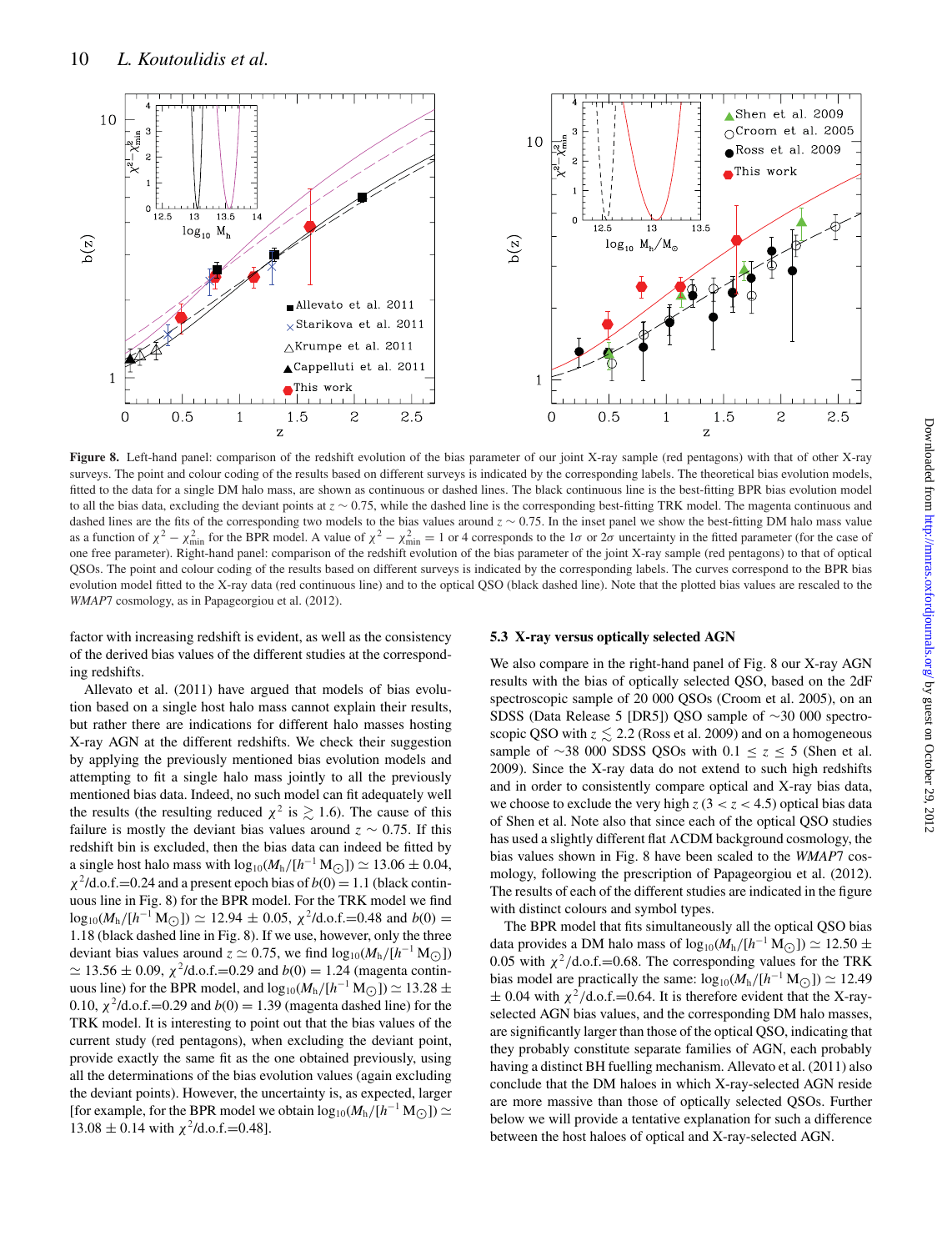

**Figure 9.** The median X-ray luminosity (0.5–8 keV) of the luminosity separated subsamples (from Table 4) versus the DM halo mass predicted by the TRK bias model. The colour coding is the same as in Fig. 4. For comparison we show the theoretical predictions of the Fanidakis et al. (2012) BH model at  $z =$ 0.5–1.5. The solid lines indicate the median of the log  $L_x$ − log  $M_h$  correlation for AGN accreting from the hot halo (hot-halo mode; left-hand panel), or during disc instabilities and mergers (starburst mode; middle panel) and all AGN in their model (right-hand panel). The dashed lines indicate the 10−90 percentiles around the median.

# **6 COMPARISON WITH AGN ACCRETION MODELS**

Our analysis provides new insights into the host DM haloes of moderate-luminosity X-ray-selected AGN. By fitting two different bias evolution models, we find that the AGN in our samples inhabit DM haloes with masses of  $log_{10}(M_h/[h^{-1} M_{\odot}]) \approx 13.1 \pm 0.1$ . The estimated halo mass is significantly higher than the typical halo mass of optically selected QSO  $[\log_{10}(M_h/[h^{-1} M_{\odot}]) \sim 12.5$ ; see Fig. 8]. Similar results are also found in other X-ray studies (e.g. Coil et al. 2009; Allevato et al. 2011; Starikova et al. 2011; Mountrichas & Georgakakis 2012), and therefore the DM halo masses estimated in most X-ray surveys are consistent mostly with those of elliptical/red galaxies. This implies that the fuelling mechanism of the moderateluminosity X-ray-selected AGN and that of the more luminous optically selected QSOs are different.

Semi-analytic models that assume major mergers as the main mechanism for triggering AGN activity predict that the mass of DM haloes that host AGN is lower than that estimated from observations of moderate-luminosity X-ray AGN (e.g. Bonoli et al. 2009; Marulli et al. 2009). The theoretical predictions from these models are more consistent with the halo mass of optically selected QSOs. Additional evidence against the major-merger scenario in moderateluminosity X-ray AGN comes from the morphological analysis of AGN in the AEGIS and COSMOS surveys (Georgakakis et al. 2009; Silverman et al. 2009). These authors find that X-ray-selected AGN span a large range of environments and morphologies with roughly equal numbers of bulges, spirals and morphologically disturbed galaxies (see also Cisternas et al. 2011; Schawinski et al. 2011; Kocevski et al. 2012). Also, stochastic accretion models (Hopkins & Hernquist 2006) cannot explain large DM haloes for moderateluminosity AGN. According to these models, disc instabilities and minor interactions feed at high accretion rates relatively small BHs. These models predict that moderate-luminosity AGN reside in lowdensity environments, similar to those of blue star-forming galaxies.

Regarding the luminosity dependence of the clustering of X-ray-selected AGN (and consequent luminosity dependence of the host halo mass), various theoretical models of BH and galaxy co-evolution predict only a weak dependence of AGN clustering on luminosity (e.g. Hopkins et al. 2005; Hopkins & Hernquist 2006; Lidz et al. 2006). In these models, both the bright and faint AGN reside in similar mass haloes. The bright AGN correspond to BHs that radiate at their peak luminosities, i.e. at accretion rates close to the Eddington ones. In contrast, the faint end of the AGN luminosity function consists of AGN in dimmer (late) phases in their evolution.

Our derived DM halo masses of X-ray-selected AGN could suggest, as Mountrichas & Georgakakis (2012) also point out, a fuelling mechanism similar to that of Ciotti & Ostriker (2001). The authors suggest that stellar winds in early-type galaxies provide the gas supply to the BH (see also Kauffmann & Heckman 2009). Alternatively, another plausible model is that of Bower et al. (2006), where gas is accreted on to BHs directly from the hot halo of the galaxy. Fanidakis et al. (2012) recently presented a calculation for accreting BHs within the Bower et al. (2006) semi-analytic model, where AGN activity is coupled to the evolution of the host galaxy. The authors assume that BHs grow via accretion triggered by galaxy mergers and disc instabilities (starburst mode), as well as accretion of hot gas from the halo of the galaxy (hot-halo mode). In Fig. 9, we compare our halo mass estimates for the individual subsamples in Table 5 with the predictions of the Fanidakis et al. (2012) model for the  $L_x - M_h$  correlation at  $z = 0.5-1.5$ . Their calculations assume a flat cosmology with  $\Omega_{\rm m} = 0.25$ ,  $\Omega_{\rm b} = 0.045$ ,  $\sigma_8 = 0.9$  and  $h =$ 0.7, and for consistency, we re-estimated the DM halo mass values according to their adopted cosmology.

As illustrated in the left-hand panel of Fig. 9, the Fanidakis et al. model predicts a strong X-ray luminosity–halo mass correlation for AGN accreting in the hot-halo mode. In contrast, the halo mass of AGN in the starburst mode shows a very modest increase to X-ray luminosities of  $L_x \simeq 10^{44} \text{erg}^{-1}$ , beyond which it remains constant and approximately equal to  $10^{12}$  M<sub> $\odot$ </sub> (middle panel). When considering all the AGN in the model, the shape of the correlation is dominated by the hot-halo mode in the low luminosity and by the starburst mode in the high-luminosity regime (right-hand panel). Thus, the resulting correlation increases steeply in the moderateluminosity regime and then sharply declines and flattens for the brightest luminosities. Our X-ray-selected AGN results appear to be in very good agreement with the predictions of the Fanidakis et al. model. The data lie in the region of the  $L_x - M_h$  plane, which is dominated by the hot-halo mode. This suggests that intermediateluminosity AGN are preferentially powered by accretion of gas from the hot halo. Their model further proposes that sources with  $L_{\rm x} \gtrsim 10^{44}$  ergs<sup>-1</sup>, expected to be visible as QSOs, live in haloes with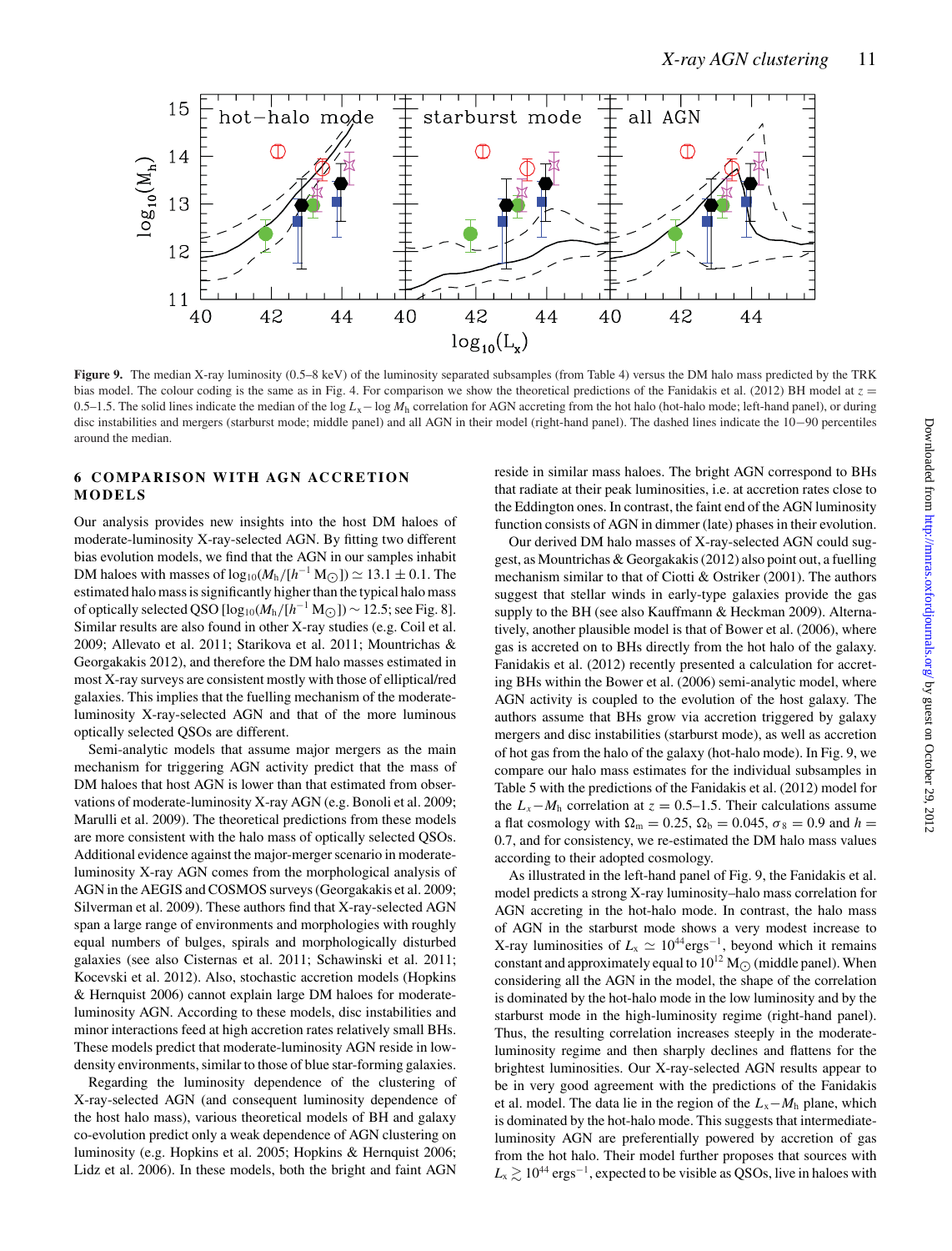masses of  $\sim$ 10<sup>12</sup> M<sub>○</sub> as suggested by clustering studies of optically selected QSOs (see Fig. 8, right-hand panel).

The distinctive environmental dependence of the starburst and hot-halo modes in the Fanidakis et al. model is linked to the cooling properties of the gas in DM haloes (White & Frenk 1991). In the starburst mode, disc instabilities and galaxy mergers take place in gas-rich environments. In the standard  $\Lambda$ CDM paradigm, this corresponds to intermediate-mass DM haloes, where gas cools rapidly. In more massive haloes, the gas is in quasi-hydrostatic equilibrium and therefore characterized by a significant lower cooling efficiency. In addition, in this mass regime AGN feedback reheats the gas in the halo, shutting off the cooling completely. AGN activity maximizes at the transition between the rapid-cooling and quasi-hydrostatic regimes, which in the Fanidakis et al. model is found to take place at  $M_h \sim 10^{12}$  M<sub>○</sub>. In haloes more massive than ~10<sup>12</sup> M<sub>○</sub>, BHs accrete low-density gas directly from the hot halo. In this case, the authors assume that the amount of gas that is accreted on to the BH is determined by, and in fact is proportional to, the cooling luminosity of the gas in the halo (see Bower et al. 2006; Fanidakis et al. 2011). Since the cooling luminosity increases with increasing halo mass, their model predicts a strong correlation between accretion luminosity and DM halo mass. The good agreement of the predictions of these accretion prescriptions with our analysis, and also with the clustering results of optically selected QSOs, strengthens the idea of two distinct fuelling modes: the hot-halo mode in moderate-X-ray AGN and the starburst mode in the more luminous optical QSOs.

# **7 SUMMARY**

We use 1466 X-ray-selected AGN in the 0.5–8 keV band with spectroscopic redshifts spanning the redshift interval  $0 < z < 3$ , with a median of  $\bar{z} = 0.976$ . We derive a spatial clustering length of  $r_0 =$  $7.2 \pm 0.6$  *h*<sup>−1</sup> Mpc and a slope of  $\gamma = 1.47 \pm 0.12$ . The corresponding clustering length for the nominal slope of  $\gamma = 1.8$  is  $r_0 = 6.5$  $\pm$  0.4 *h*<sup>−1</sup> Mpc. The above clustering length corresponds to a bias of  $b(\overline{z}) = 2.26 \pm 0.16$ , translating into a mass of the host DM halo of  $M_h$  ~ 1.3 × 10<sup>13</sup>  $h^{-1}$  M<sub>○</sub>. The derived bias and the corresponding host halo mass of X-ray-selected AGN are significantly higher than those of optically selected AGN. This may imply a different fuelling mechanism for X-ray-selected AGN in comparison to optically selected AGN. We also find indications for a dependence of the clustering strength on the X-ray luminosity, when we consider AGN at a redshift of  $z \sim 1$ . The more X-ray luminous the sources are, the larger, typically, the clustering length and hence the higher the DM host halo mass is. For an average luminosity difference of  $\langle \delta \log_{10} L_x \rangle \simeq 1$ , between the high- $L_x$  and low- $L_x$  AGN subsamples, the corresponding average DM halo mass of the former sample is a factor of ∼3 larger than that of the latter.

The luminosity-dependent clustering that we find seems to be in favour of a BH accretion model where moderate-luminosity Xray AGN, at *z* ∼ 1, are fuelled mostly by accretion from the hot halo around the host galaxy. The good agreement of the model predictions with similar studies in the optical further suggests that luminous quasar activity is triggered in lower mass halo (and gasrich) environments by disc instabilities and galaxy mergers.

# **ACKNOWLEDGMENTS**

We thank Alison Coil for providing us with the spectroscopic data of the AEGIS field, as well as for useful comments on the paper. Part of this work was supported by the COST Action MP0905 'Black Holes in a Violent Universe'.

# **REFERENCES**

- Akylas A., Georgantopoulos I., Plionis M., 2000, MNRAS, 318, 1036
- Alexander D. M. et al., 2003, AJ, 126, 539
- Allevato V. et al., 2011, ApJ, 736, 99
- Bardeen J. M., Bond J. R., Kaiser N., Szalay A. S., 1986, ApJ, 304, 15
- Basilakos S., Georgakakis A., Plionis M., Georgantopoulos I., 2004, ApJ, 607, L79
- Basilakos S., Plionis M., Georgakakis A., Georgantopoulos I., 2005, MNRAS, 356, 183
- Basilakos S., Plionis M., Ragone-Figueroa C., 2008, ApJ, 678, 627
- Bonoli S., Marulli F., Springel V., White S. D. M., Branchini E., Moscardini L., 2009, MNRAS, 396, 423
- Bournaud F., Dekel A., Teyssier R., Cacciato M., Daddi E., Juneau S., Shankar F., 2011, ApJ, 741, L33
- Bower R. G., Benson A. J., Malbon R., Helly J. C., Frenk C. S., Baugh C. M., Cole S., Lacey C. G., 2006, MNRAS, 370, 645
- Bradshaw E. J. et al., 2011, MNRAS, 415, 2626
- Brusa M. et al., 2010, ApJ, 716, 348
- Cappelluti N., Ajello M., Burlon D., Krumpe M., Miyaji T., Bonoli S., Greiner J., 2010, ApJ, 716, L209
- Carrera F. J. et al., 2007, A&A, 469, 27
- Ciotti L., Ostriker J. P., 2001, ApJ, 551, 131
- Cisternas M. et al., 2011, ApJ, 726, 57
- Coil A. L. et al., 2009, ApJ, 701, 1484
- Croom S. M. et al., 2005, MNRAS, 356, 415
- Croton D. J. et al., 2006, MNRAS, 365, 11
- da Angela J. et al., 2008, MNRAS, 383, 565 ˆ
- Davis M., Peebles P. J. E., 1983, ApJ, 267, 465
- Davis M., Newman J. A., Faber S. M., Phillips A. C., 2001, in Cristiani S., Renzini A., Williams R. E., eds, Deep Fields: The DEEP2 Redshift Survey. Springer-Verlag, p. 241
- Davis M. et al., 2003, inGuhathakurta P., ed., Proc. SPIE, 4834, 161
- Di Matteo T., Springel V., Hernquist L., 2005, in Merloni A., Nayakshin S., Sunyaev R. A., eds, Growing Black Holes: Accretion in a Cosmological Context, Black Holes in Galaxy Mergers. Springer-Verlag, Berlin/Heidelberg, p. 340
- Ebrero J., Mateos S., Stewart G. C., Carrera F. J., Watson M. G., 2009, A&A, 500, 749
- Elvis M. et al., 2009, ApJ, 184, 158
- Elyiv A. et al., 2012, A&A, 537, A131
- Fanidakis N., Baugh C. M., Benson A. J., Bower R. G., Cole S., Done C., Frenk C. S., 2011, MNRAS, 410, 53
- Fanidakis N. et al., 2012, MNRAS, 419, 2797
- Ferrarese L., Ford H., 2005, Space Sci. Rev., 116, 523
- Gandhi P. et al., 2006, A&A, 457, 393
- Georgakakis A. et al., 2009, MNRAS, 397, 623
- Gilli R. et al., 2003, ApJ, 592, 721
- Gilli R. et al.2005, A&A, 430, 811 (G05)
- Gilli R. et al., 2009, A&A, 494, 33
- Gültekin K. et al., 2009, ApJ, 698, 198
- Häring N., Rix H.-W., 2004, ApJ, 604, L89
- Hickox R. C. et al., 2009, ApJ, 696, 891
- Hopkins P. F., Hernquist L., 2006, ApJS, 166, 1
- Hopkins P. F., Hernquist L., Cox T. J., Di Matteo T., Robertson B., Springel V., 2005, ApJ, 630, 716
- Hopkins P. F., Hernquist L., Cox T. J., Di Matteo T., Robertson B., Springel V., 2006, ApJS, 163, 1
- Kaiser N., 1987, MNRAS, 227, 1
- Kauffmann G., Heckman T. M., 2009, MNRAS, 397, 135
- Kerscher M., Szapudi I., Szalay A. S., 2000, ApJ, 535, L13
- Kocevski D. D. et al., 2012, ApJ, 744, 148
- Krumpe M., Miyaji T., Coil A. L., 2010, ApJ, 713, 558
- Krumpe M., Miyaji T., Coil A., Aceves H., 2012, ApJ, 746, 1
- Lagos C. D. P., Cora S. A., Padilla N. D., 2008, MNRAS, 388, 587
- Laird E. S. et al., 2009, ApJ, 180, 102
- Lehmer B. D. et al., 2005, ApJ, 161, 21